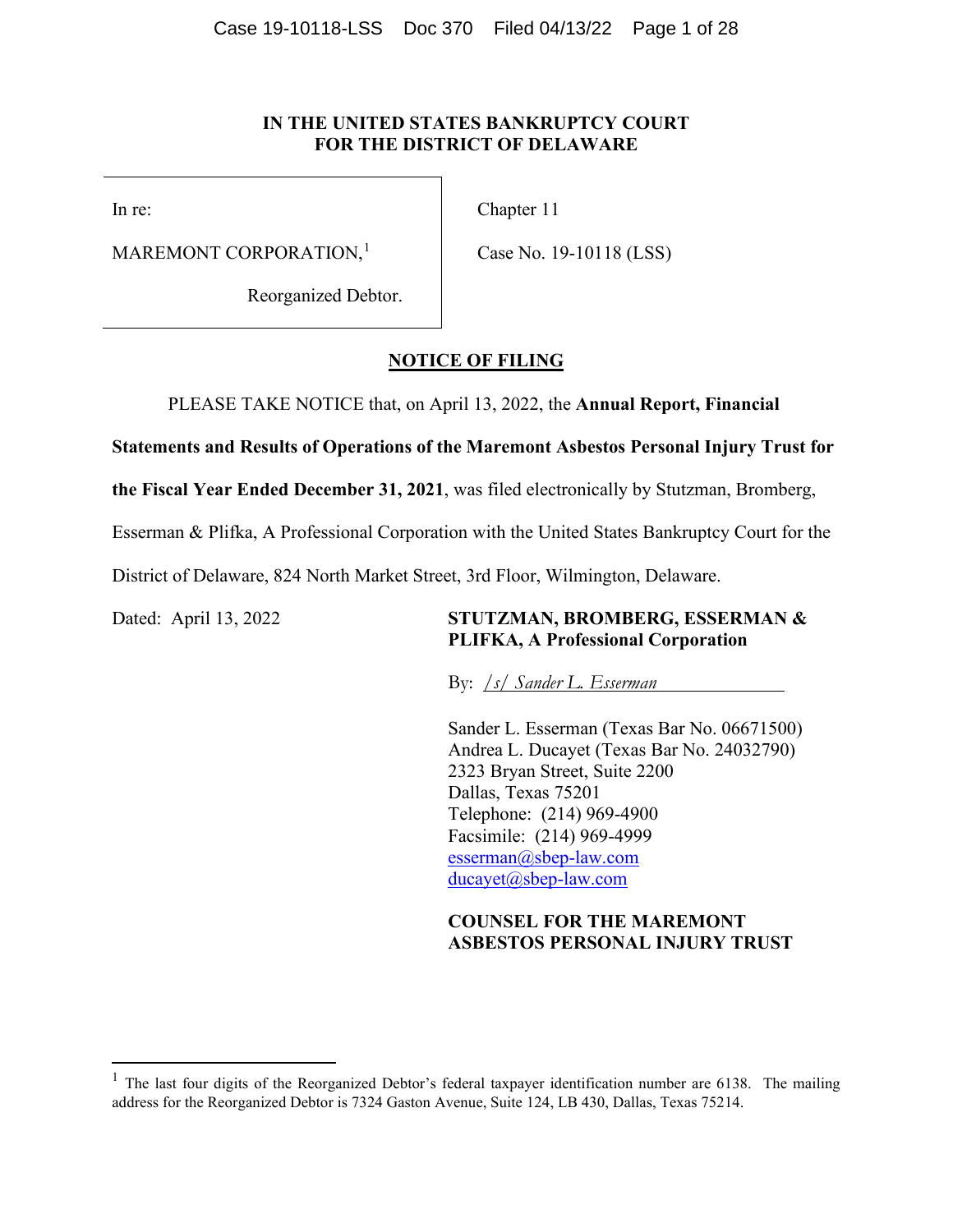## **CERTIFICATE OF SERVICE**

I, Andrea L. Ducayet, an attorney, hereby certify that, on April 13, 2022, a true and correct copy of the attached **Annual Report, Financial Statements and Results of Operations of the Maremont Asbestos Personal Injury Trust for the Fiscal Year Ended December 31, 2021**, was served this day upon the parties listed on the attached Service List via email and electronically through the Court's CM/ECF System.

*/s/ Andrea L. Ducayet*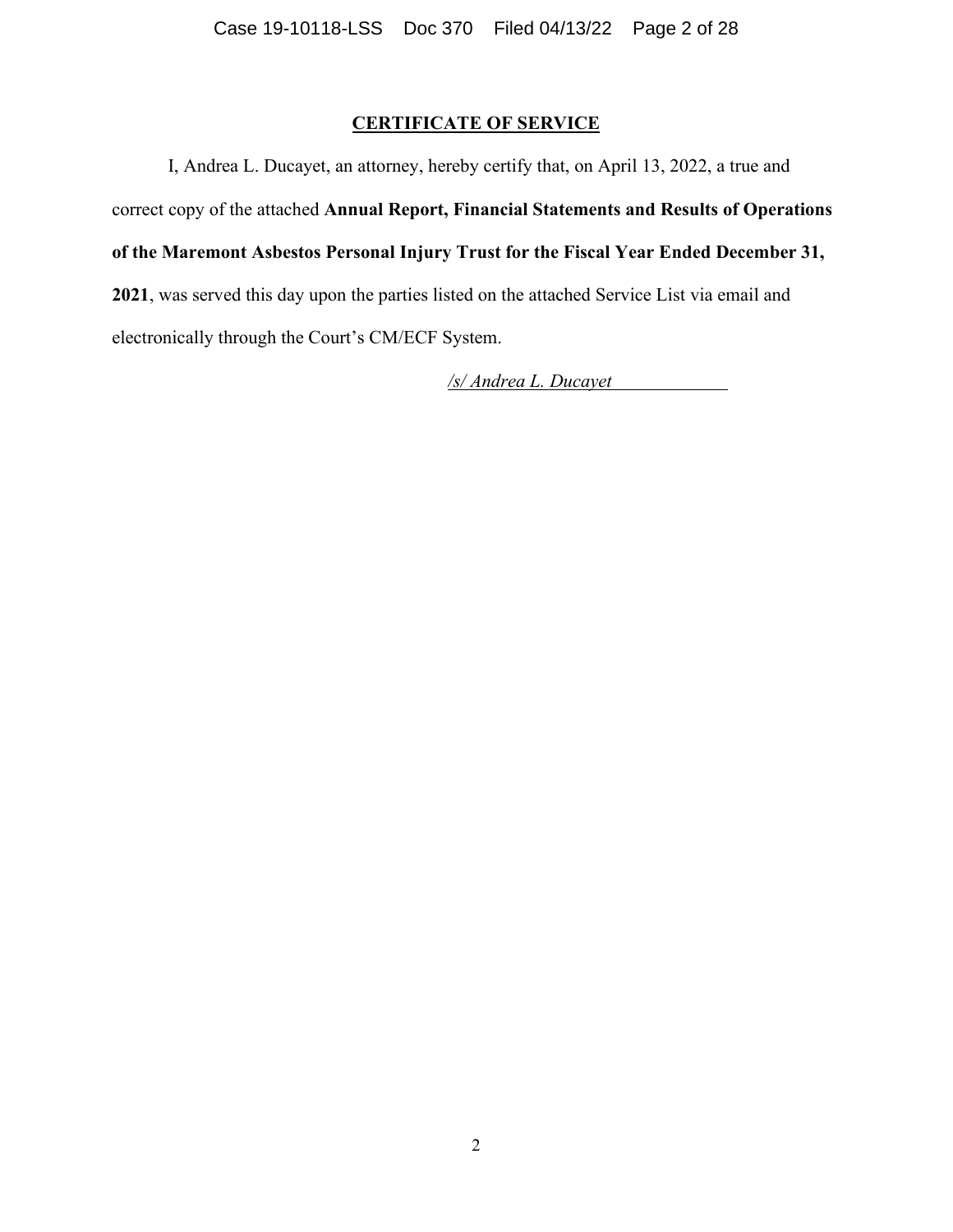#### **SERVICE LIST**

Beth Gori Gori Julian & Associates, P.C. 156 North Main Street Edwardsville, IL 62025 [beth@gorijulianlaw.com](mailto:beth@gorijulianlaw.com)

John D. Cooney Timothy G. Martin Cooney & Conway 120 N. LaSalle Street Suite 3000 Chicago, Illinois 60602 [jcooney@cooneyconway.com](mailto:jcooney@cooneyconway.com) [tmartin@cooneyconway.com](mailto:tmartin@cooneyconway.com)

Perry Browder Chris Guinn Simmons Hanly Conroy 1 Court Street Alton, IL 62002 [pbrowder@simmonsfirm.com](mailto:pbrowder@simmonsfirm.com) [cguinn@simmonsfirm.com](mailto:cguinn@simmonsfirm.com)

Natalie D. Ramsey Robinson & Cole LLP 1201 N. Market Street, Suite 1406 Wilmington, Delaware 19801 [nramsey@rc.com](mailto:nramsey@rc.com)

Laurie A. Krepto Robinson & Cole LLP 1650 Market Street, Suite 3030 Philadelphia, PA 19103 [lkrepto@rc.com](mailto:lkrepto@rc.com)

Marcus E. Raichle Jr. Chris McKean Maune Raichle Hartley French & Mudd 1015 Locust Street, Suite 1200 St. Louis, MO 63101 [mraichle@mrhfmlaw.com](mailto:mraichle@mrhfmlaw.com) [cmckean@mrhfmlaw.com](mailto:cmckean@mrhfmlaw.com)

Joseph Belluck Belluck & Fox 546 Fifth Avenue New York, NY 10036 [jbelluck@belluckfox.com](mailto:jbelluck@belluckfox.com)

James L. Patton, Jr. Young Conaway Stargatt & Taylor, LLP Rodney Square 1000 North King Street Wilmington, Delaware 19801 [jpatton@ycst.com](mailto:jpatton@ycst.com)

Edwin J. Harron Young Conaway Stargatt & Taylor, LLP Rodney Square 1000 North King Street Wilmington, Delaware 19801 [eharron@ycst.com](mailto:eharron@ycst.com)

Richard Schepacarter Office of The United States Trustee for the District of Delaware 844 King Street, Suite 2207 Lockbox 35 Wilmington, DE 19801 [richard.schepacarter@usdoj.gov](mailto:richard.schepacarter@usdoj.gov)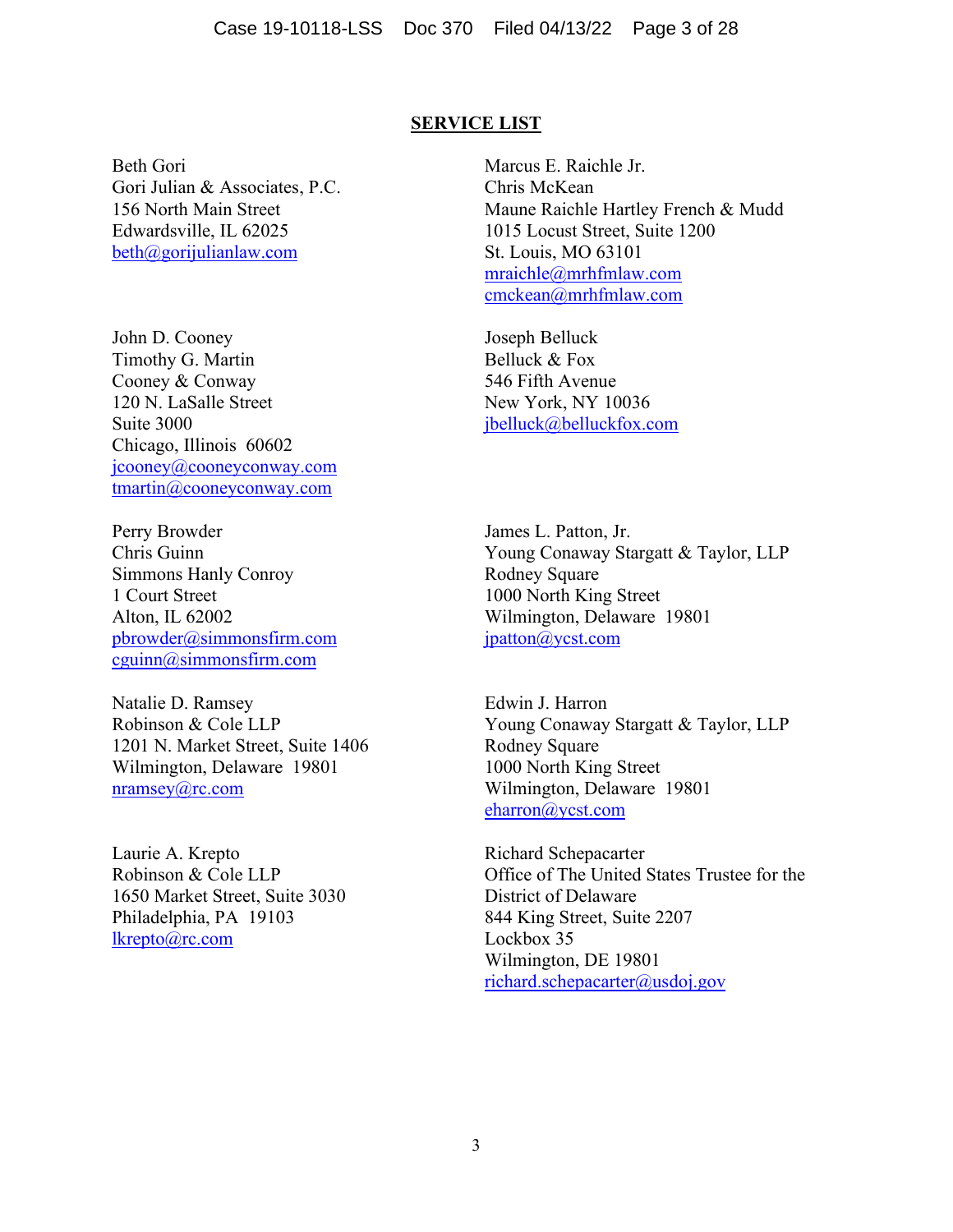#### **IN THE UNITED STATES BANKRUPTCY COURT FOR THE DISTRICT OF DELAWARE**

In re:

MAREMONT CORPORATION,<sup>[1](#page-3-0)</sup>

Chapter 11

Case No. 19-10118 (LSS)

Reorganized Debtor.

#### **ANNUAL REPORT, FINANCIAL STATEMENTS AND RESULTS OF OPERATIONS OF THE MAREMONT ASBESTOS PERSONAL INJURY TRUST FOR THE FISCAL YEAR ENDED DECEMBER 31, 2021**

Alan B. Rich, the Trustee of the Maremont Asbestos Personal Injury Trust (the "**Trust**"), created pursuant to the Modified Joint Prepackaged Plan of Reorganization of Maremont Corporation and Its Debtor Affiliates Pursuant to Chapter 11 of the Bankruptcy Code (the "Plan"),<sup>[2](#page-3-1)</sup> hereby files this Annual Report, Financial Statements and Results of Operations of the Maremont Asbestos Personal Injury Trust for the Fiscal Year Ended December [3](#page-3-2)1, 2021.<sup>3</sup>

#### **I. General**

On January 22, 2019, Maremont Corporation and three affiliated debtors<sup>[4](#page-3-3)</sup> filed voluntary

petitions for relief under Chapter 11, Title 11 of the United States Code (the "**Bankruptcy** 

**Code**") in the United States Bankruptcy Court for the District of Delaware ("**Bankruptcy** 

**Court**"). On May 17, 2019, the Bankruptcy Court entered the Findings of Fact, Conclusions of

Law and Order (I) Approving the Adequacy of the Disclosure Statement, (II) Approving the

<span id="page-3-0"></span><sup>&</sup>lt;sup>1</sup> The last four digits of the Reorganized Debtor's federal taxpayer identification number are 6138. The mailing address for the Reorganized Debtor is 7324 Gaston Avenue, Suite 124, LB 430, Dallas, Texas 75214.

<span id="page-3-1"></span><sup>&</sup>lt;sup>2</sup> Capitalized terms not otherwise defined herein shall have the meanings ascribed to them in the Plan.

<span id="page-3-2"></span><sup>3</sup> Pursuant to the *Order (I) Granting Final Decree Closing the Chapter 11 Cases and (II) Terminating Claims and Noticing Services* (Docket No. 358), the Clerk of the Court shall accept for filing on the docket of Maremont Corporation's case (Case No. 19-10118 (LSS)), without the requirement that any party in interest seek to reopen Maremont Corporation's case, any report submitted by the Trust.

<span id="page-3-3"></span><sup>4</sup> The three affiliated debtors were Maremont Exhaust Products, Inc., AVM, Inc., and Former Ride Control Operating Company, Inc. (f/k/a ArvinMeritor, Inc., a Delaware corporation).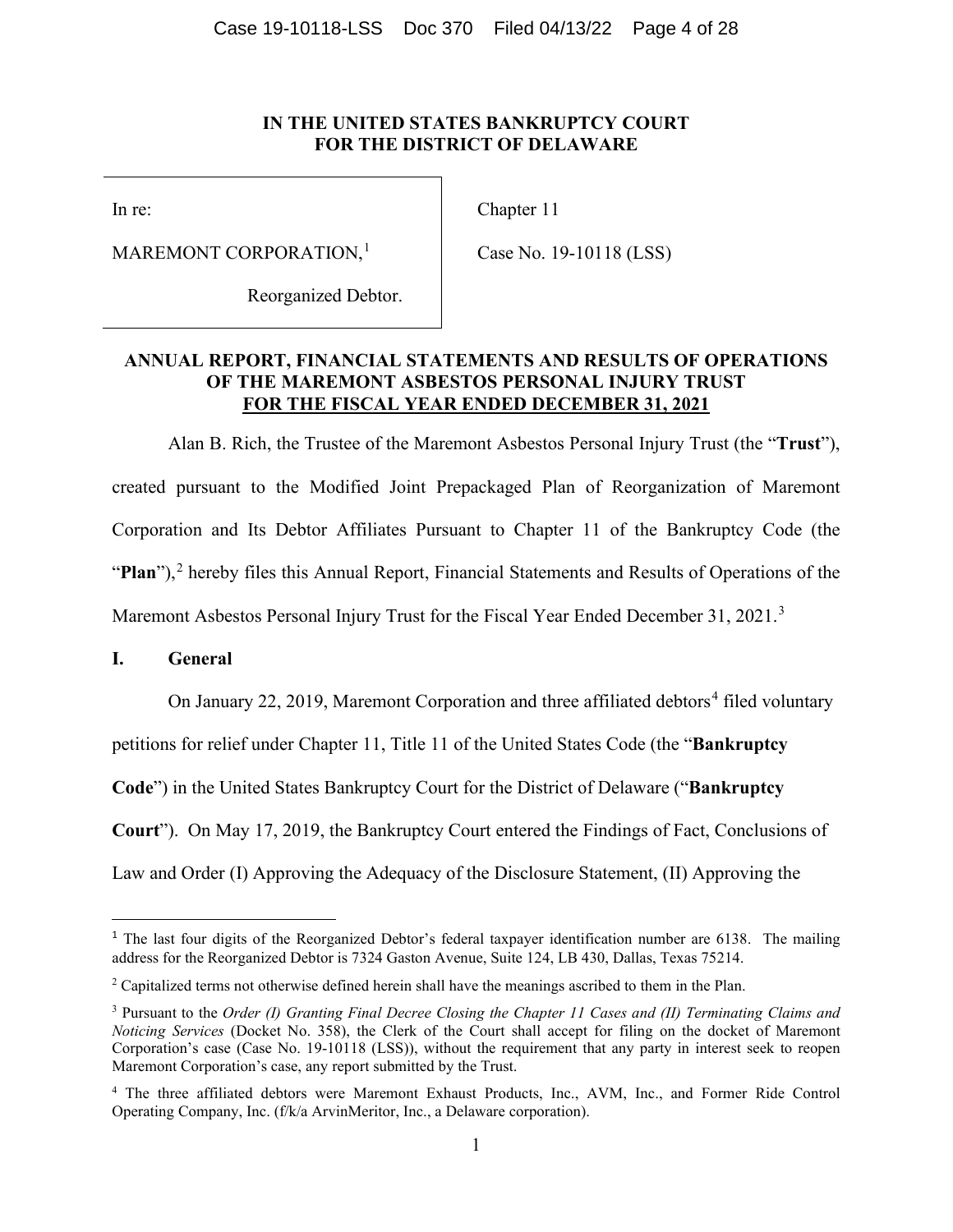#### Case 19-10118-LSS Doc 370 Filed 04/13/22 Page 5 of 28

Prepetition Solicitation Procedures, and (III) Confirming the Modified Joint Prepackaged Plan of Reorganization of Maremont Corporation and Its Debtor Affiliates Pursuant to Chapter 11 of the Bankruptcy Code (the "**Confirmation Order**"), which confirmed the Plan of the abovereferenced debtors. On June 27, 2019, the United States District Court for the District of Delaware entered its Order Affirming the Bankruptcy Court's Findings of Fact, Conclusions of Law, and Order Confirming the Modified Joint Prepackaged Plan of Reorganization of Maremont Corporation and Its Debtor Affiliates Pursuant to Chapter 11 of the Bankruptcy Code.

Pursuant to the Plan, the Trust was established on July 9, 2019.

Pursuant to the Plan, Perry Browder, Beth Gori, John Cooney, Marcus Raichle, Jr., and Joseph Belluck are the members of the Trust Advisory Committee ("**TAC**") and James L. Patton is the Future Claimants' Representative ("**FCR**").

#### **II. Reporting Requirements**

Section 2.2(c) of the Maremont Asbestos Personal Injury Trust Agreement (the "**Trust Agreement**") requires the Trustee to account to the Bankruptcy Court and file an annual report containing financial statements of the Trust and a summary of the number and type of claims disposed of by the Trust during the period covered by the financial statements. Pursuant to the Trust Agreement, the annual report shall also include a description of the amounts paid during the reporting period to the Trustee, the Delaware Trustee, the TAC, and the FCR.

#### **A. Financial Statements**

A copy of the Trust's audited special-purpose financial statements for the year ended December 31, 2021, is attached hereto as **Exhibit A**. Under Section 3.3 of the Trust Agreement, the Trust reports payments for Trust expenses. The Trust's operating expenses are listed in the

2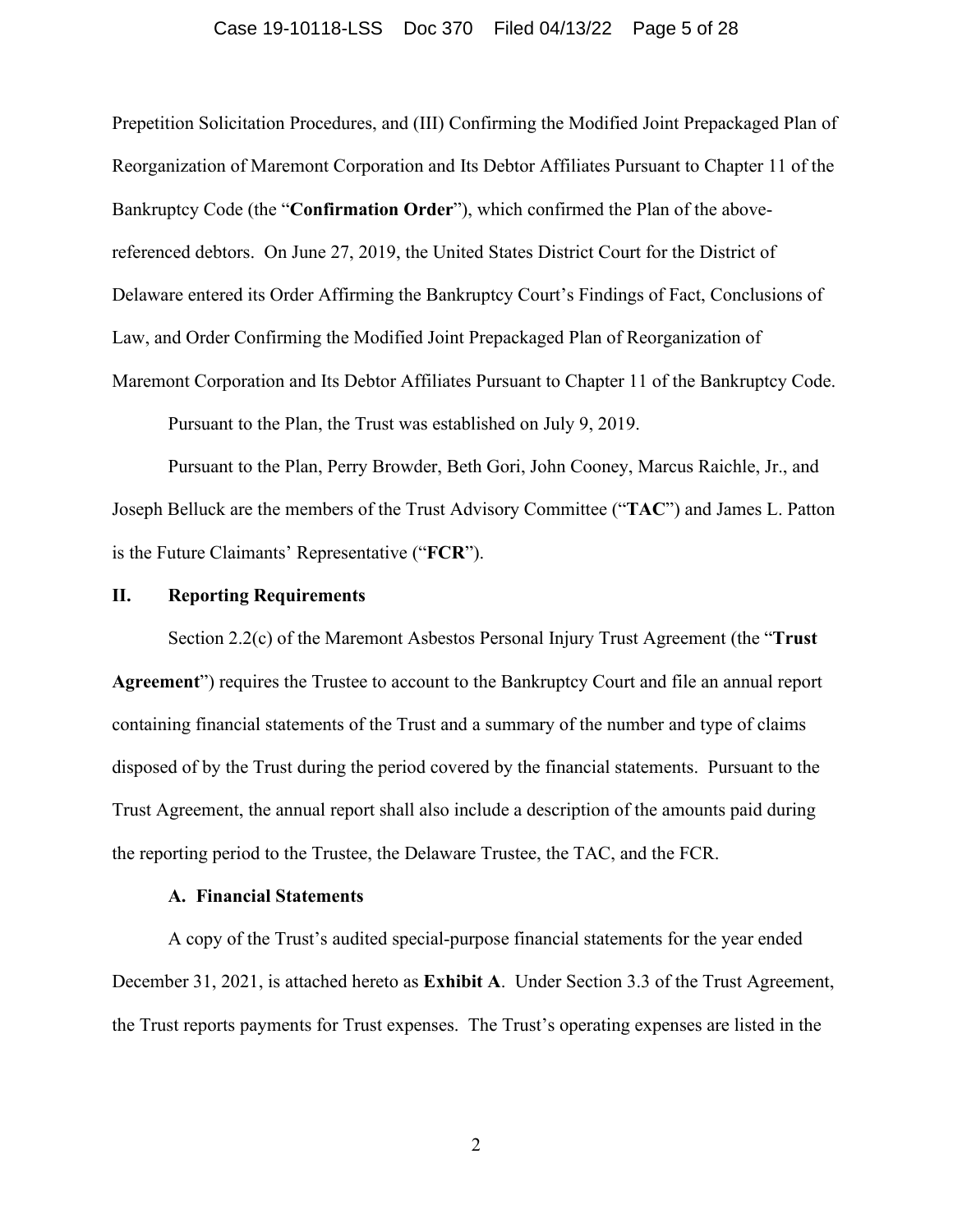Special-Purpose Statements of Changes in Net Claimants' Equity. See Exhibit A attached hereto at page 5.

#### **B. Asbestos Personal Injury Claims**

The Trust began accepting Asbestos Personal Injury Claims on October 21, 2019.<sup>[5](#page-5-0)</sup> From inception of the Trust through the period ending December 31, 2021, 3,330 Asbestos Personal Injury Claims have been submitted to the Trust, including 1,237 Asbestos Personal Injury Claims submitted in 2021, as follows:

| Disease Level               | <b>Claims</b><br>submitted from<br>Trust's<br>inception<br>through<br>12/31/21 | <b>Claims</b><br>submitted in<br>2021 |  |  |  |
|-----------------------------|--------------------------------------------------------------------------------|---------------------------------------|--|--|--|
| Mesothelioma 2 (Level V)    | 788                                                                            | 353                                   |  |  |  |
| Mesothelioma (Level IV)     | 393                                                                            | 161                                   |  |  |  |
| Lung Cancer (Level III)     | 1,727                                                                          | 607                                   |  |  |  |
| Other Cancer (Level II)     | 246                                                                            | 26                                    |  |  |  |
| Severe Asbestosis (Level I) | 176                                                                            | 90                                    |  |  |  |
| Total:                      | 3,330                                                                          | 1,237                                 |  |  |  |

Of the 3,330 Asbestos Personal Injury Claims submitted to the Trust, the Trust has not approved 2,878 claims, consisting of rejected claims, claims with uncured deficiencies, and withdrawn and deferred claims. In 2021, the Trust liquidated and paid 118 Asbestos Personal Injury Claims, totaling \$1,699,694, after application of the Payment Percentage. [6](#page-5-1)

<span id="page-5-0"></span><sup>5</sup> MFR Claims Processing, Inc. serves as the Trust's claims processor.

<span id="page-5-1"></span><sup>6</sup> Asbestos Personal Injury Claims paid by the Trust in 2021 are reported herein on a cash basis.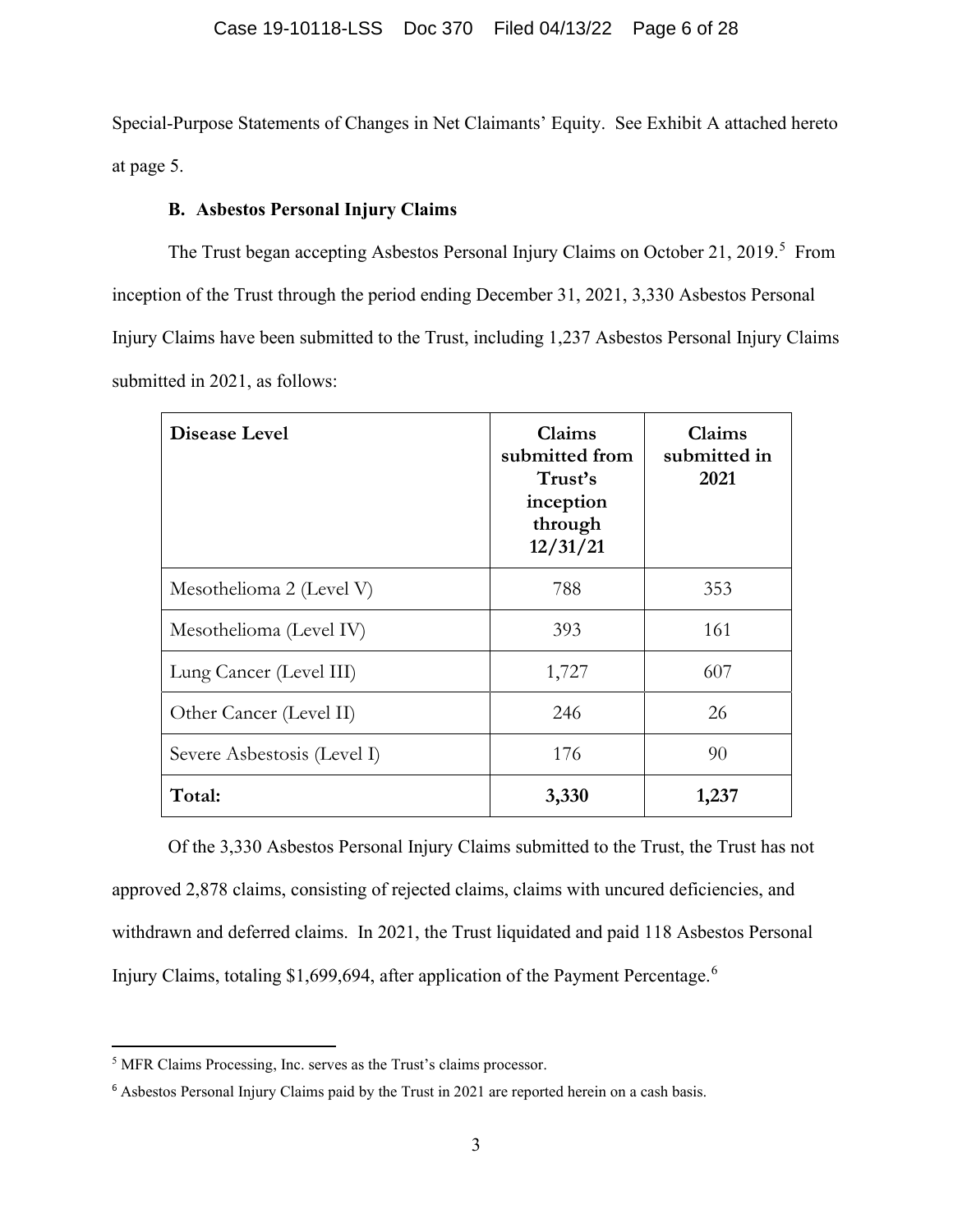#### **C. Compensation and Expenses of the Trustee, TAC and FCR**

Pursuant to Sections 4.5(c), 5.6, and 6.5 of the Trust Agreement, the annual report shall also include a description of the amounts paid during the period from January 1, 2021 through December 31, 2021, to the Trustee, the Delaware Trustee, the Trust Advisory Committee, and the Future Claimants' Representative. Please reference the Special-Purpose Statements of Changes in Net Claimants' Equity in the Trust's financial statements, attached hereto, for this information.

Dated: April 13, 2022 Respectfully submitted,

#### **STUTZMAN, BROMBERG, ESSERMAN & PLIFKA, A Professional Corporation**

By: */s/ Sander L. Esserman* Sander L. Esserman (Texas Bar No. 06671500)

> Andrea L. Ducayet (Tex. Bar No. 24032790) 2323 Bryan Street, Suite 2200 Dallas, TX 75201 Telephone: (214) 969-4900 Facsimile: (214) 969-4999 [esserman@sbep-law.com](mailto:esserman@sbep-law.com) [ducayet@sbep-law.com](mailto:ducayet@sbep-law.com)

**COUNSEL FOR THE MAREMONT ASBESTOS PERSONAL INJURY TRUST**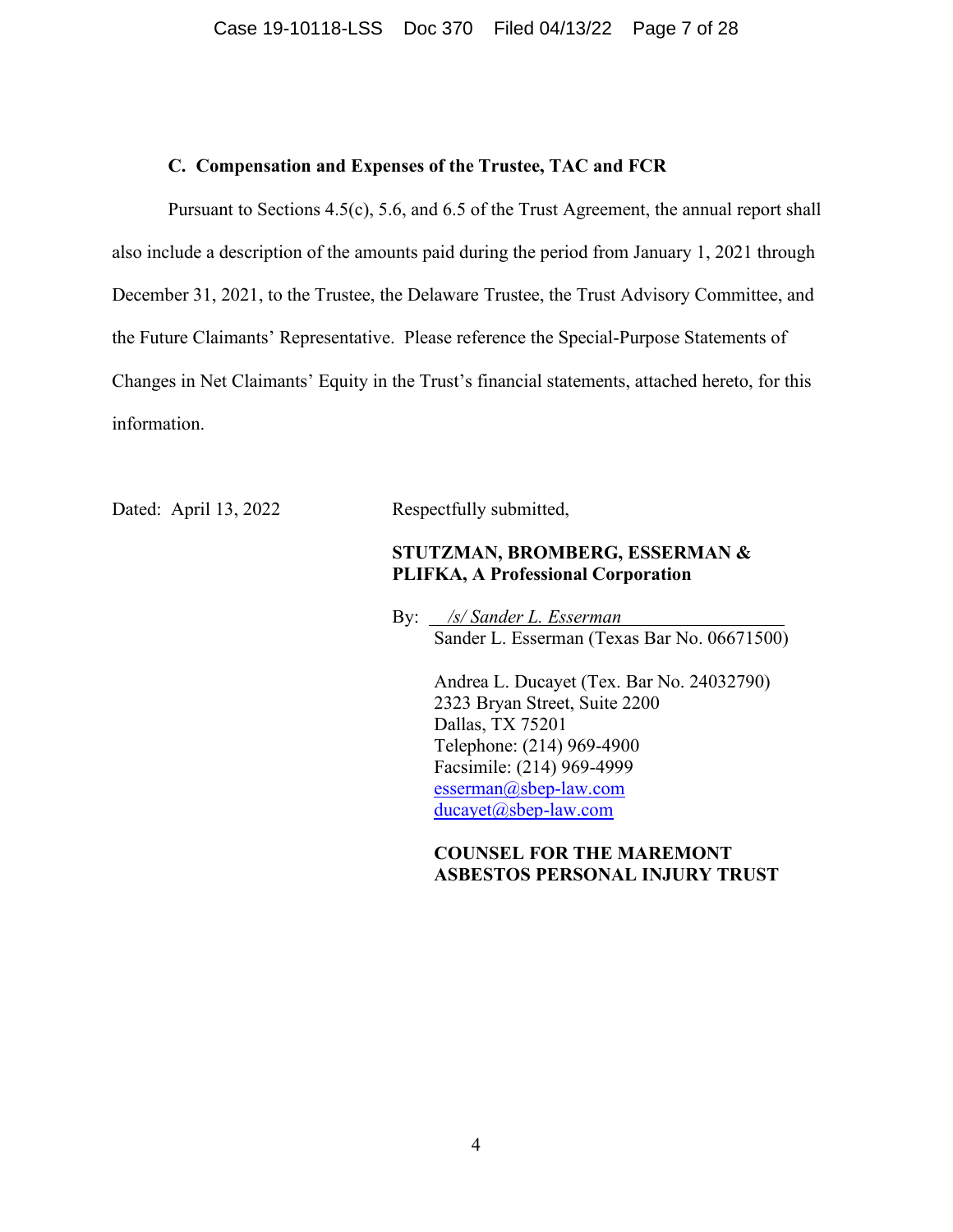Case 19-10118-LSS Doc 370 Filed 04/13/22 Page 8 of 28

# **EXHIBIT A**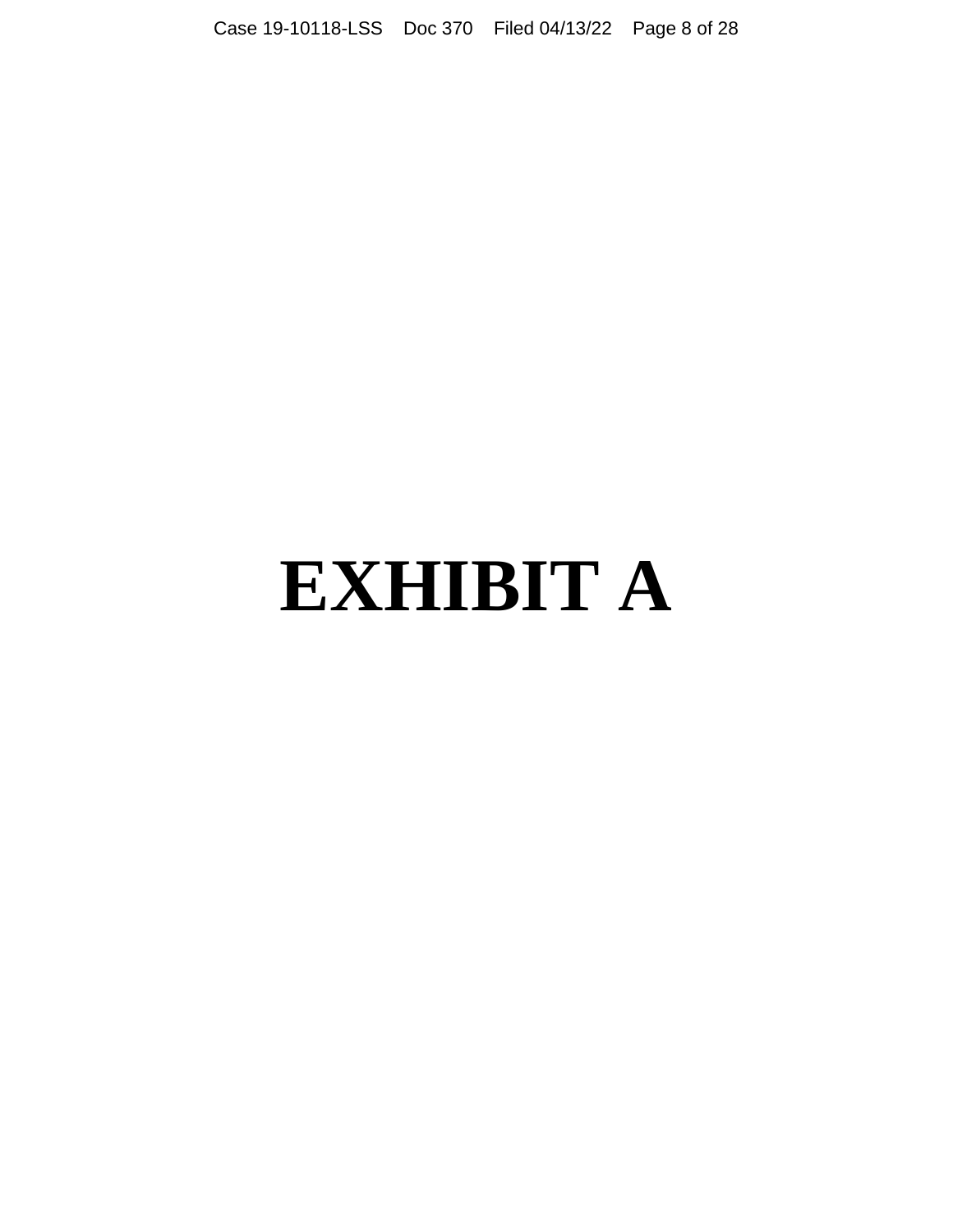Special-Purpose Financial Statements and Report of Independent Auditors

Years Ended December 31, 2021 and 2020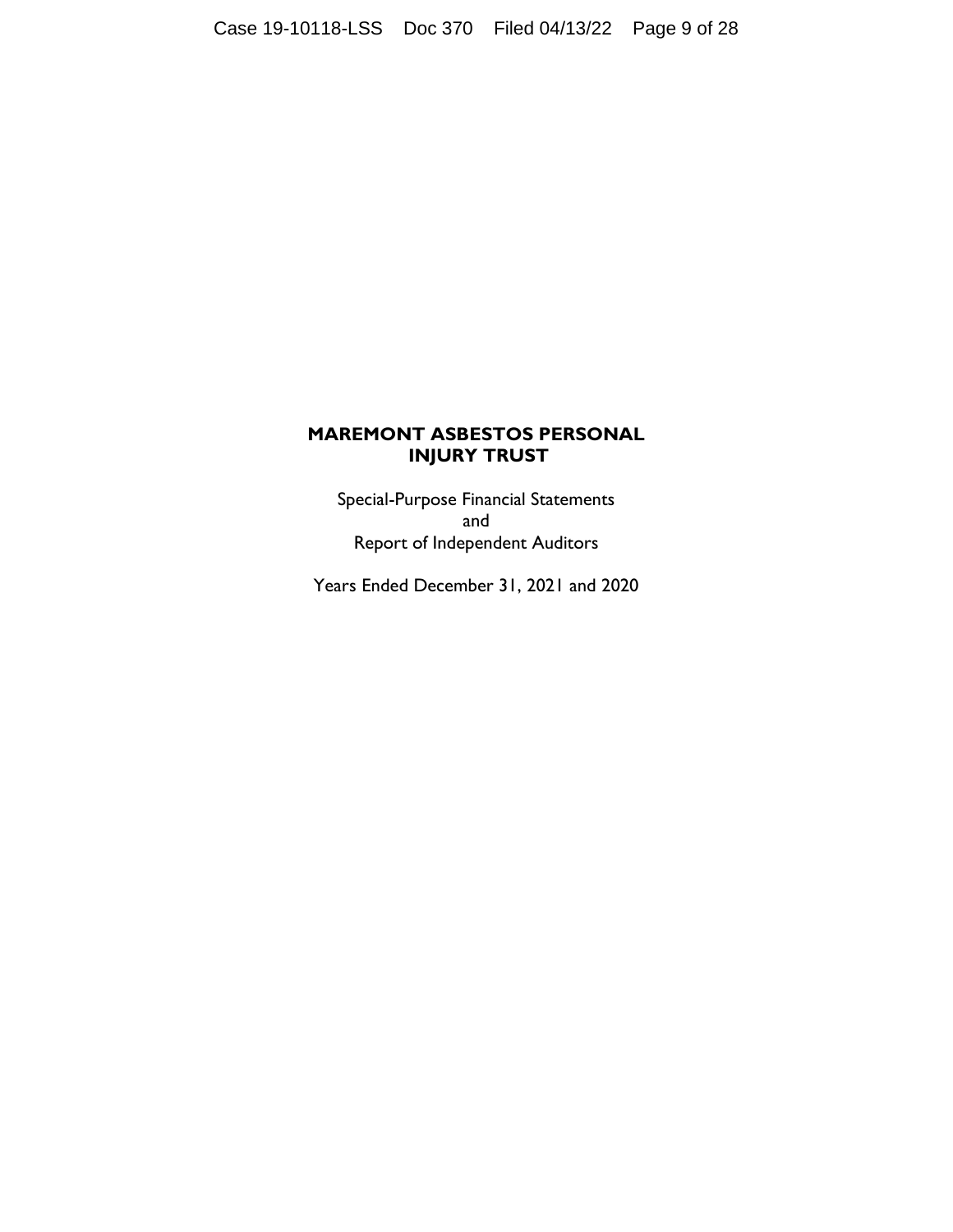Case 19-10118-LSS Doc 370 Filed 04/13/22 Page 10 of 28

# **MAREMONT ASBESTOS PERSONAL INJURY TRUST**

# Table of Contents

|                                                                | Page    |
|----------------------------------------------------------------|---------|
| <b>Report of Independent Auditors</b>                          | $1 - 3$ |
| <b>Financial Statements:</b>                                   |         |
| Special-Purpose Statements of Net Claimants' Equity            | 4       |
| Special-Purpose Statements of Changes in Net Claimants' Equity | 5       |
| Notes to Special-Purpose Financial Statements                  | 6 - 18  |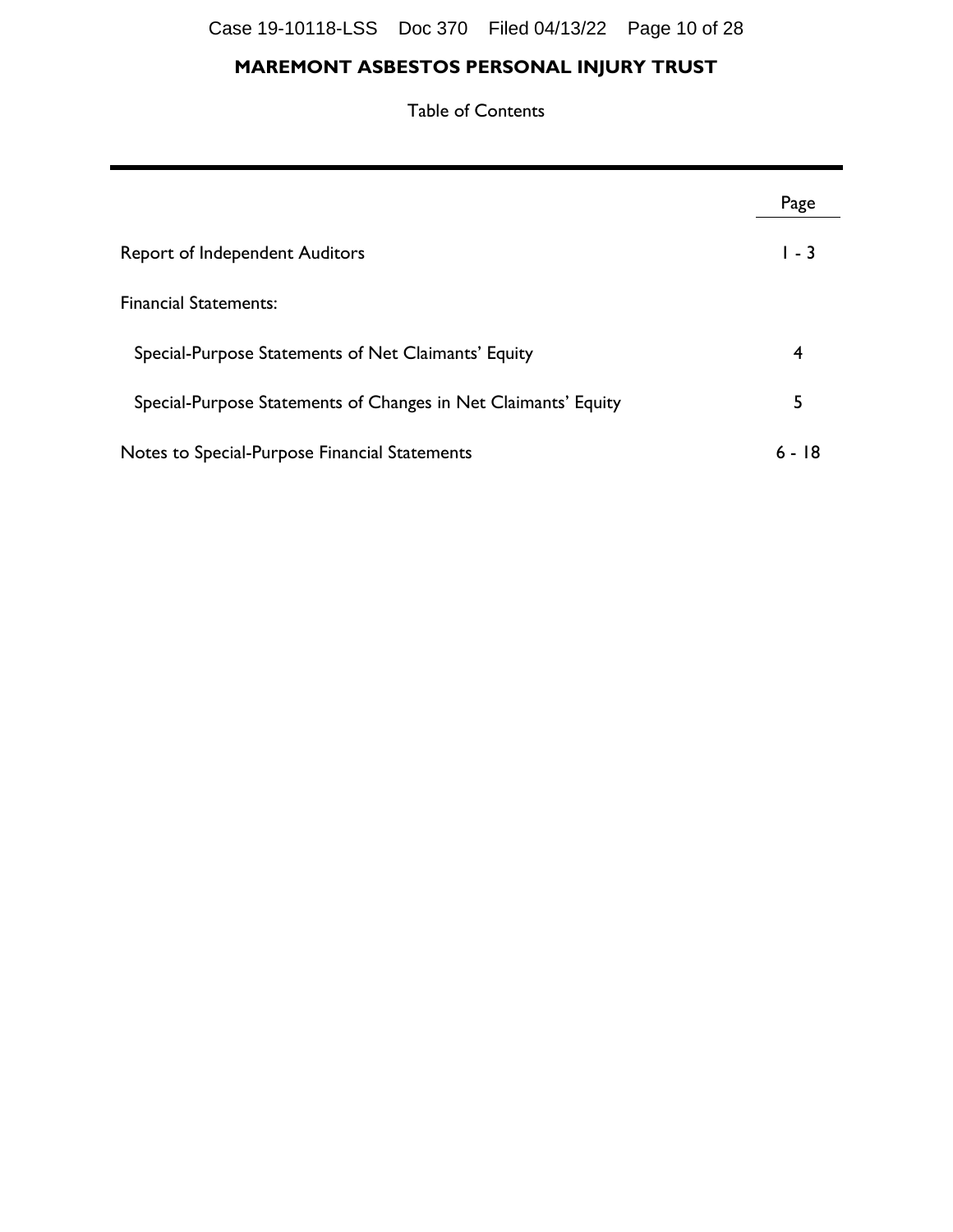

14675 Dallas Parkway Suite 150 Dallas, Texas 75254 MAIN 214 545 3965 FAX 214 545 3966 www.bkmsh.com

#### **REPORT OF INDEPENDENT AUDITORS**

To the Trustee of Maremont Asbestos Personal Injury Trust

#### *Opinion*

We have audited the accompanying special-purpose financial statements of the Maremont Asbestos Personal Injury Trust (the "Trust", organized in the State of Delaware), which comprise the special-purpose statements of net claimants' equity as of December 31, 2021 and 2020, and the related special-purpose statements of changes in net claimants' equity for the years then ended, and the related notes to the specialpurpose financial statements (collectively, the "Financial Statements").

In our opinion, the Financial Statements referred to above present fairly, in all material respects, the net claimants' equity of the Trust as of December 31, 2021 and 2020 and the changes in net claimants' equity for the years then ended in conformity with the special-purpose basis of accounting described in Note 2 to the Financial Statements.

#### *Basis for Opinion*

We conducted our audits in accordance with auditing standards generally accepted in the United States of America ("GAAS"). Our responsibilities under those standards are further described in the Auditor's Responsibilities for the Audit of the Financial Statements section of our report. We are required to be independent of the Trust and to meet our other ethical responsibilities in accordance with the relevant ethical requirements relating to our audits. We believe that the audit evidence we have obtained is sufficient and appropriate to provide our audit opinion.

#### *Emphasis of Matter – Basis of Accounting*

As described in Note 2 of the Financial Statements, these Financial Statements are prepared on a special-purpose basis of accounting and are not intended to be a presentation in conformity with accounting principles generally accepted in the United States of America. The special-purpose basis of accounting has been used in order to present the amount of equity presently available to current and future claimants and the changes in equity during the periods. Our opinion is not modified with respect to this matter.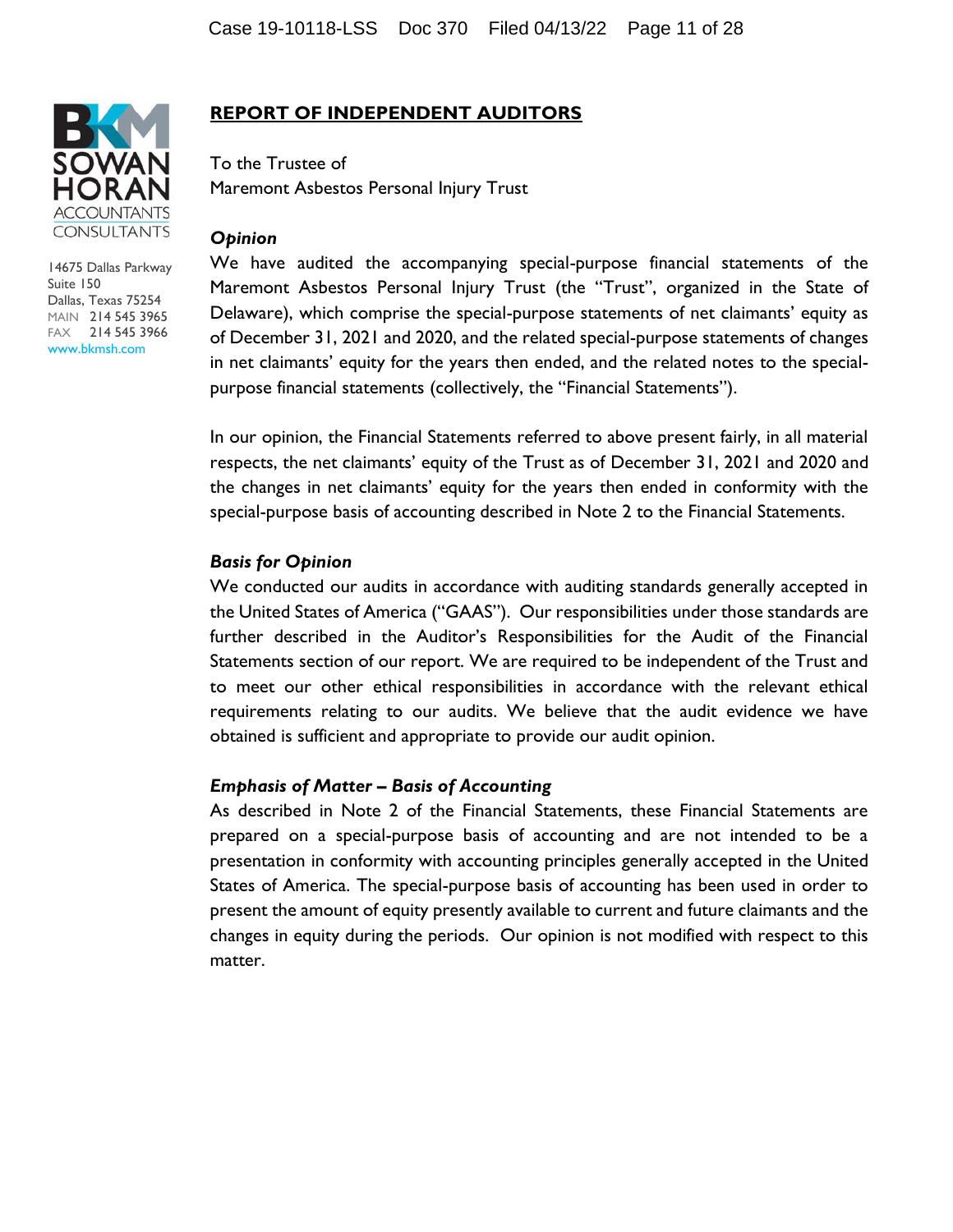#### *Responsibilities of Management for the Financial Statements*

Management is responsible for the preparation and fair presentation of these Financial Statements in accordance with the special-purpose basis of accounting; this includes determining that the special-purpose basis of accounting is an acceptable basis for the preparation of the Financial Statements in these circumstances. Management is also responsible for the design, implementation, and maintenance of internal control relevant to the preparation and fair presentation of the Financial Statements that are free from material misstatement, whether due to error or fraud.

In preparing the Financial Statements, management is required to evaluate where there are conditions or events, considered in the aggregate, that raise substantial doubt about the Trust's ability to continue as a going concern within one year after the date the financial statements are available to be issued.

#### *Auditor's Responsibilities for the Audit of the Financial Statements*

Our objectives are to obtain reasonable assurance about whether the Financial Statements as a whole are free from material misstatement, whether due to fraud or error, and to issue an auditor's report that includes our opinion. Reasonable assurance is a high level of assurance but is not absolute assurance and therefore is not a guarantee that an audit conducted in accordance with GAAS will always detect a material misstatement when it exists. The risk of not detecting a material misstatement resulting from fraud is higher than for one resulting from error, as fraud may involve collusion, forgery, intentional omissions, misrepresentations, or the override of internal control. Misstatements are considered material if there is a substantial likelihood that, individually or in the aggregate, they would influence the judgment made by a reasonable user based on the Financial Statements.

In performing an audit in accordance with GAAS, we:

- Exercise professional judgment and maintain professional skepticism throughout the audit.
- Identify and assess the risks of material misstatement of the Financial Statements, whether due to fraud or error, and design and perform audit procedures responsive to those risks. Such procedures include examining, on a test basis, evidence regarding the amounts and disclosures in the Financial Statements.
- Obtain an understanding of internal control relevant to the audit in order to design audit procedures that are appropriate in the circumstances, but not for the purpose of expressing an opinion on the effectiveness of the Trust's internal control. Accordingly, no such opinion is expressed.
- Evaluate the appropriateness of accounting policies used and the reasonableness of significant accounting estimates made by management, as well as evaluate the overall presentation of the Financial Statements.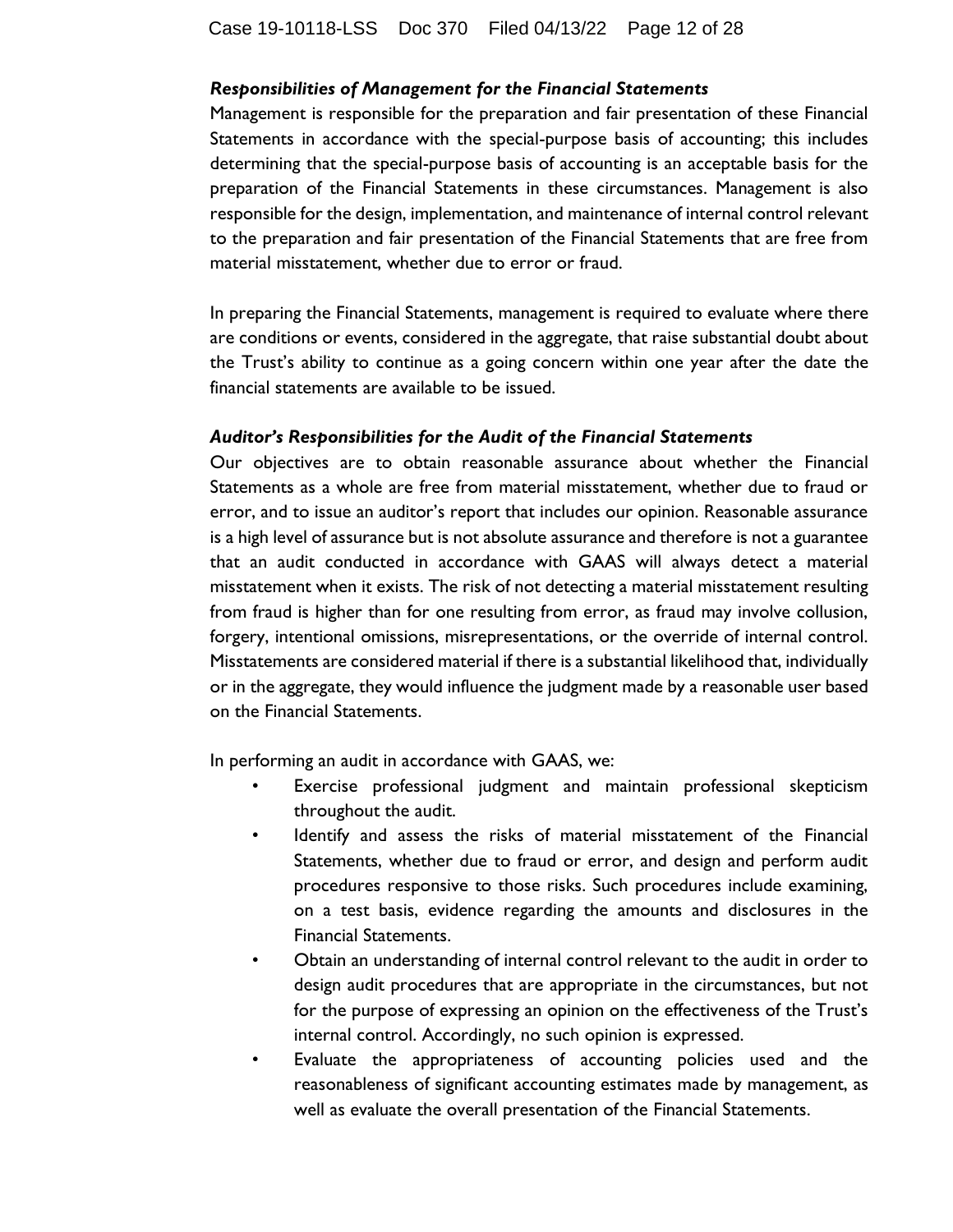• Conclude whether, in our judgment, there are conditions or events, considered in the aggregate, that raise substantial doubt about the Trust's ability to continue as a going concern for a reasonable period of time.

We are required to communicate with those charged with governance regarding, among other matters, the planned scope and timing of the audit, significant audit findings, and certain internal control related matters that we identified during the audit.

#### *Restriction on Use*

This report is intended solely for the information and use of the management of the Trust, the Trustee, the beneficiaries of the Trust and the United States Bankruptcy Court for the District of Delaware and is not intended to be and should not be used by anyone other than these specified parties. This restriction is not intended to limit the distribution of this report, which, upon filing with the United States Bankruptcy Court for the District of Delaware, is a matter of public record.

BKM Sowan Horan, LLP

Dallas, Texas April 11, 2022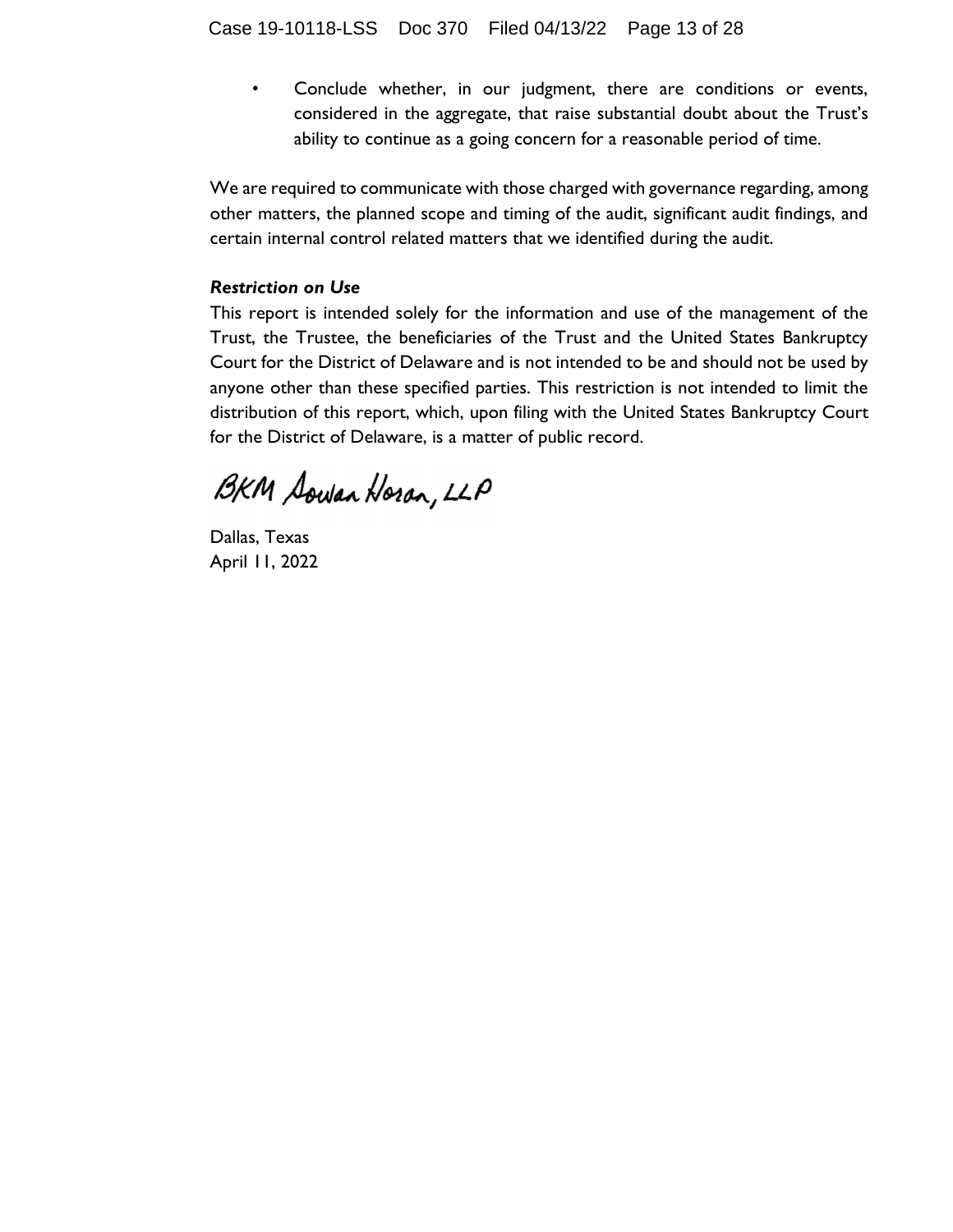Special-Purpose Statements of Net Claimants' Equity

|                                                    | December 31, |                 |      |            |
|----------------------------------------------------|--------------|-----------------|------|------------|
|                                                    |              | 2021            |      | 2020       |
| <b>ASSETS</b>                                      |              |                 |      |            |
| Cash and cash equivalents                          |              |                 |      |            |
| Unrestricted                                       | \$           | 690,448         | - \$ | 1,776,618  |
| <b>Restricted</b>                                  |              | 66,400          |      | 56,800     |
| Investments in marketable securities and           |              |                 |      |            |
| certificate of deposit                             |              | 59,479,426      |      | 57,097,610 |
| Investment in common stock of Maremont Corporation |              | 1,400,000       |      | 1,400,000  |
| Accrued interest and dividend income               |              | 443,027         |      | 486,895    |
| <b>Purchased interest</b>                          |              |                 |      | 4,269      |
| Prepaid expenses                                   |              | 11,205          |      | 11,205     |
| Prepaid federal income taxes                       |              | 22,212          |      |            |
| <b>Total assets</b>                                | \$           | $62,112,718$ \$ |      | 60,833,397 |
| <b>LIABILITIES AND NET CLAIMANTS' EQUITY</b>       |              |                 |      |            |
| Accrued expenses                                   | \$           | 94,820 \$       |      | 87,098     |
| Accrued payments to claimants                      |              | 1,270,858       |      | 551,179    |
| Claims processing deposits                         |              | 66,400          |      | 56,800     |
| Payable on pending investment purchases            |              |                 |      | 289,174    |
| Deferred tax liability, net                        |              | 2,310,818       |      | 1,330,276  |
| <b>Total liabilities</b>                           |              | 3,742,896       |      | 2,314,527  |
| Net claimants' equity                              |              | 58,369,822      |      | 58,518,870 |

See accompanying notes to special-purpose financial statements.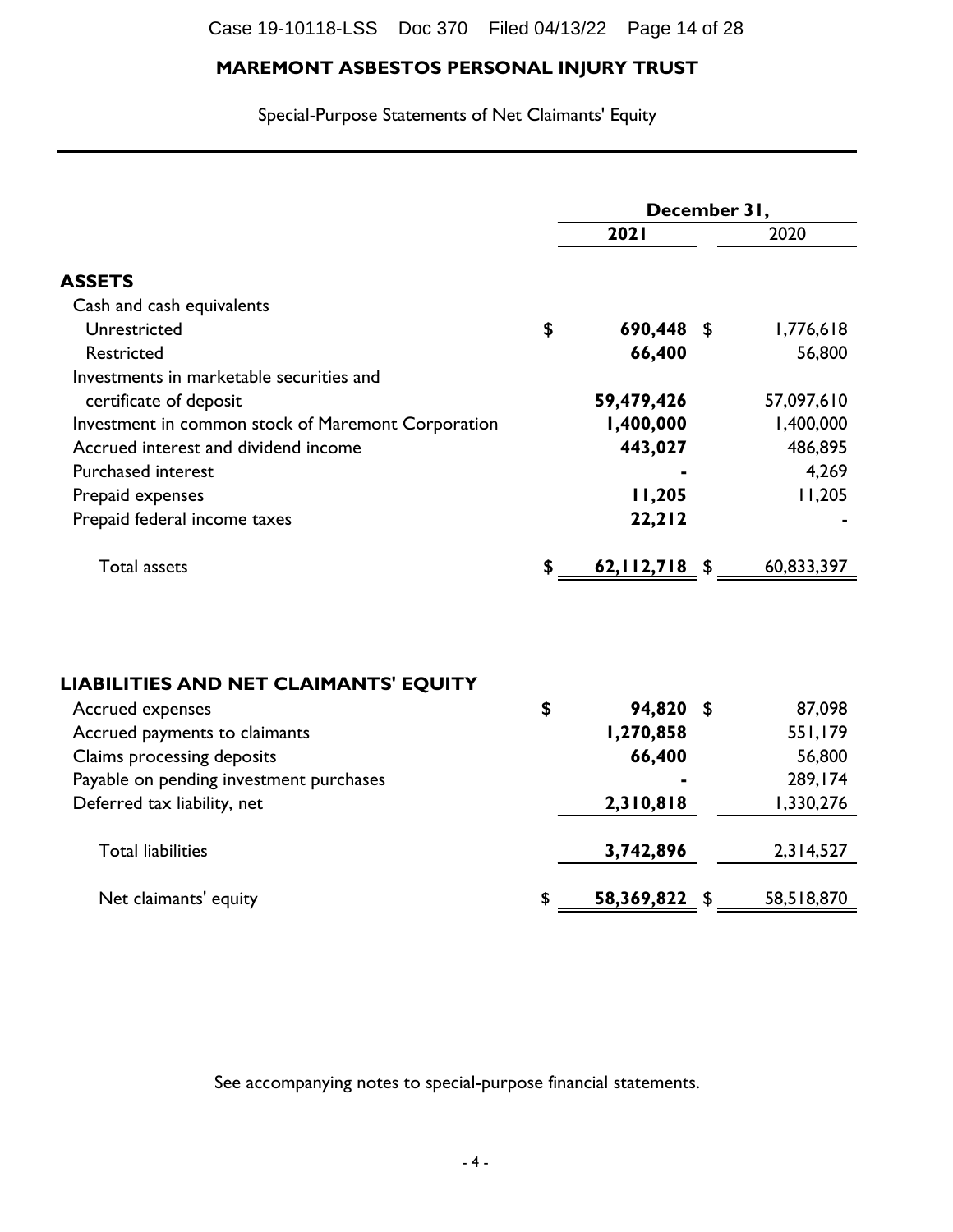Special-Purpose Statements of Changes in Net Claimants' Equity

|                                                          | Years Ended December 31, |               |              |            |
|----------------------------------------------------------|--------------------------|---------------|--------------|------------|
|                                                          |                          | <b>2021</b>   |              | 2020       |
| <b>Additions</b>                                         |                          |               |              |            |
| Net gain on investments in marketable securities, net of |                          |               |              |            |
| management fees, custody fees and bond amortization      | \$                       | 1,443,187     | $\mathsf{S}$ | 2,478,491  |
| Interest and dividend income                             |                          | 2,324,492     |              | 1,930,296  |
| Filing fees collected on withdrawn claims                |                          | 19,600        |              | 3,800      |
| <b>Cash from Maremont Corporation</b>                    |                          |               |              | 160,000    |
| <b>Total additions</b>                                   |                          | 3,787,279     |              | 4,572,587  |
| <b>Deductions</b>                                        |                          |               |              |            |
| Payments to claimants                                    |                          | 2,419,373     |              | 2,018,396  |
| Income tax expense, net                                  |                          | 1,021,330     |              | 1,088,933  |
| Legal fees                                               |                          | 168,539       |              | 237,630    |
| Trustee fees and expenses                                |                          | 58,409        |              | 75,977     |
| <b>Accounting fees</b>                                   |                          | 56,681        |              | 61,830     |
| Future Claimants' Representative fees and expenses       |                          | 46,181        |              | 67,162     |
| Claims processing fees                                   |                          | 31,356        |              | 32,427     |
| Trust Advisory Committee counsel fees and expenses       |                          | 28,516        |              | 28,079     |
| Financial consulting                                     |                          | 28,000        |              | 28,000     |
| Trustee fiduciary fee                                    |                          | 25,000        |              | 25,000     |
| <b>Audit fees</b>                                        |                          | 19,413        |              | 5,175      |
| Insurance expense                                        |                          | 18,743        |              | 18,795     |
| <b>Consulting fees</b>                                   |                          | 9,000         |              | 10,377     |
| Delaware Trustee fees and expenses                       |                          | 3,000         |              | 3,000      |
| Miscellaneous expenses                                   |                          | 2,786         |              | 2,652      |
| Foreign tax expense                                      |                          |               |              | 2,324      |
| <b>Total deductions</b>                                  |                          | 3,936,327     |              | 3,705,757  |
| Net increase (decrease) in net claimants' equity         |                          | (149, 048)    |              | 866,830    |
| Net claimants' equity, beginning of year                 |                          | 58,518,870    |              | 57,652,040 |
| Net claimants' equity, end of year                       | \$                       | 58,369,822 \$ |              | 58,518,870 |

See accompanying notes to special-purpose financial statements.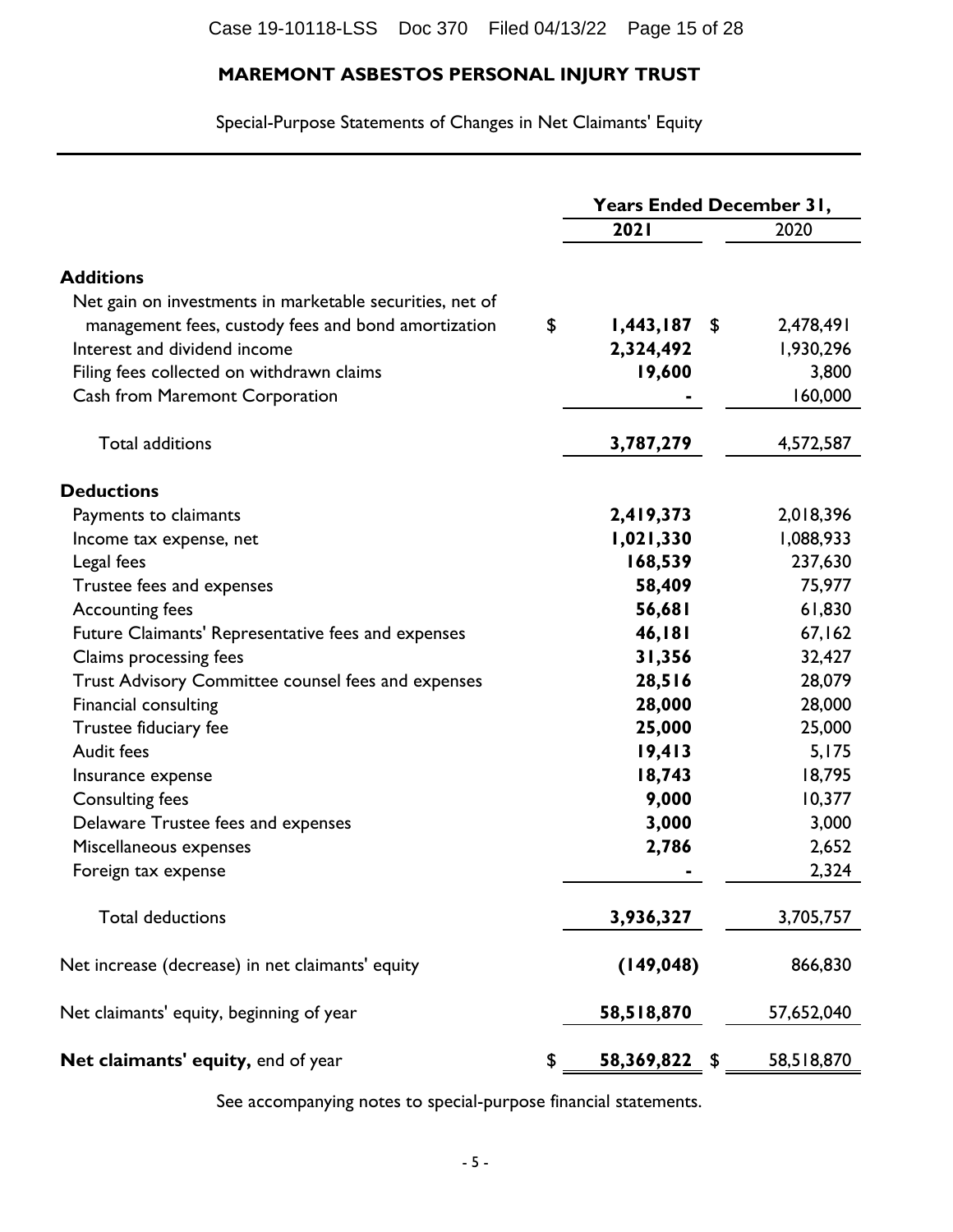Case 19-10118-LSS Doc 370 Filed 04/13/22 Page 16 of 28

# **MAREMONT ASBESTOS PERSONAL INJURY TRUST**

Notes to Special-Purpose Financial Statements

## **Note 1 - Nature of Trust**

#### *Description of Trust*

The Maremont Asbestos Personal Injury Trust (the "Trust") was established in accordance with the Modified Joint Prepackaged Plan of Reorganization (the "Plan") of Maremont Corporation and its Debtor Affiliates ("Maremont") pursuant to Chapter 11 of the United States Bankruptcy Code. The purpose of the Trust is:

- to assume all liabilities and responsibility for all Asbestos Personal Injury Claims ("Claims");
- to direct the processing, liquidation and payment of all Claims in accordance with the Plan, the Trust Distribution Procedures ("TDP"), and the Confirmation Order;
- to preserve, hold, manage, and maximize the assets of the Trust for use in paying and satisfying Claims;
- to use the Trust's assets and income to pay holders of all Claims in accordance with the Trust Agreement and the TDP in such a way that such holders of Claims are treated fairly, equitably, and reasonably in light of the finite assets available to satisfy such claims, and
- to comply in all respects with the requirements for a trust set forth in Section  $524(g)(2)(B)$ of the Bankruptcy Code.

The Trust was established on July 9, 2019, the Effective Date of the Plan ("Effective Date") and is a Qualified Settlement Fund under Internal Revenue Code (the "Code") Section 468B for holders of Claims ("Qualified Settlement Fund"). The Trust operates as the Maremont Asbestos Personal Injury Trust.

Pursuant to the Plan, Maremont paid \$47,632,372 in cash at formation of the Trust. Maremont also transferred its rights under insurance policies to the Trust, including \$8,000,000 from a certain insurer. Finally, the Trust received a 100% common stock interest in Maremont Corporation, the reorganized debtor, with an initial fair value of \$1,400,000 (see Note 3). In March 2020, Maremont Corporation transferred \$160,000 to the Trust representing surplus funds after payment of the post-effective date expenses.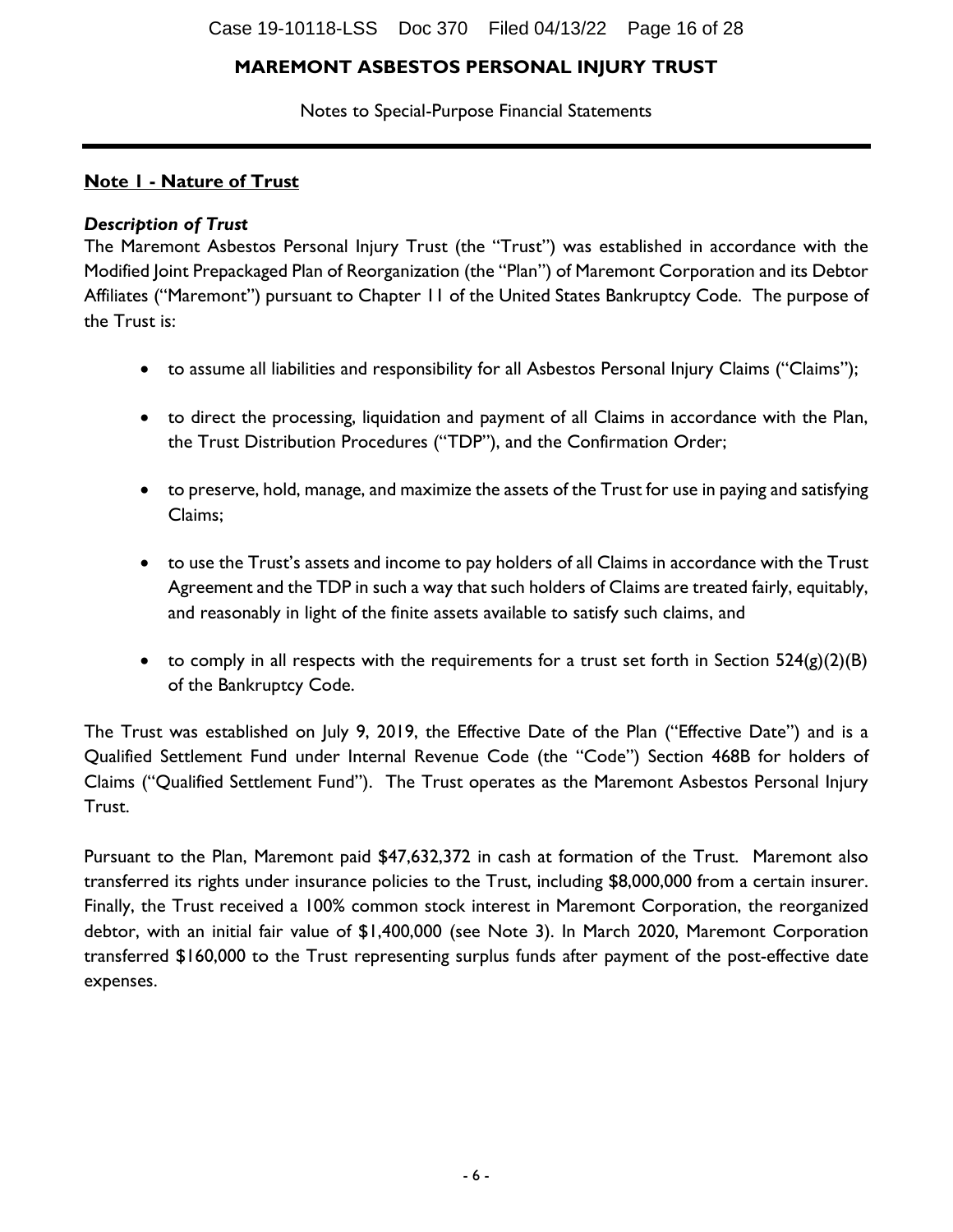Notes to Special-Purpose Financial Statements

# **Note 1 - Nature of Trust – (Continued)**

#### *Description of Trust - continued*

The Trust is governed by a Trust Agreement and TDP that establish the framework and criteria for allowance and payment of Claims by the Trust. The Trust Agreement and TDP were approved by the United States District and Bankruptcy Courts as part of the Plan. There are five disease levels specified in the TDP. Each claimant who meets the medical and exposure requirements of the TDP for a particular disease level may apply for expedited review and a specified payment amount. Certain claimants also have an alternative, under the TDP, to submit additional documentation and request a more expansive review of their Claim ("Individual Review Process").

The Trust's assets consist primarily of cash and cash equivalents, investments in marketable securities, and common stock of the Maremont Corporation, which, with the earnings or losses on such investments, are intended to be totally consumed by the allowance and payment of claims and operation of the Trust. The percentage amount of each allowed claim that will actually be paid will be determined by projections of total allowed Claims and operational expenses of the Trust, on the one hand, and total assets and net earnings or losses on the other. The Trust began accepting Claims on October 21, 2019 and began to pay claims in August 2020. The initial payment percentage has been set at 28.4% and is subject to review and adjustment, in accordance with the Trust Agreement and the TDP. The Trustee is a fiduciary and is responsible for administering the Trust and the Trust's assets in accordance with the Trust Agreement and the Plan.

## *Termination*

The Trust Agreement (Section 7.2) provides that the Trust shall automatically terminate on the date ("Dissolution Date") ninety (90) days after the first to occur of the following events:

- The date on which the Trustee decides to dissolve the Trust because (A) the Trustee deems it unlikely that any new asbestos claims will be filed against the Trust, (B) all asbestos claims duly filed with the Trust have been liquidated and paid to the extent provided in the Trust Agreement and TDP, or disallowed by a final, non-appealable order, to the extent possible based upon the funds available through the Plan and (C) twelve (12) consecutive months have elapsed during which no new asbestos claims have been filed with the Trust.
- If the Trustee has procured and has in place irrevocable insurance policies and has established claims handling agreements and other necessary arrangements with suitable third parties adequate to discharge all expected remaining obligations and expenses of the Trust in a manner consistent with the Trust Agreement and the TDP, the date on which the Bankruptcy Court enters an order approving such insurance and other arrangements and such order becomes a final order, or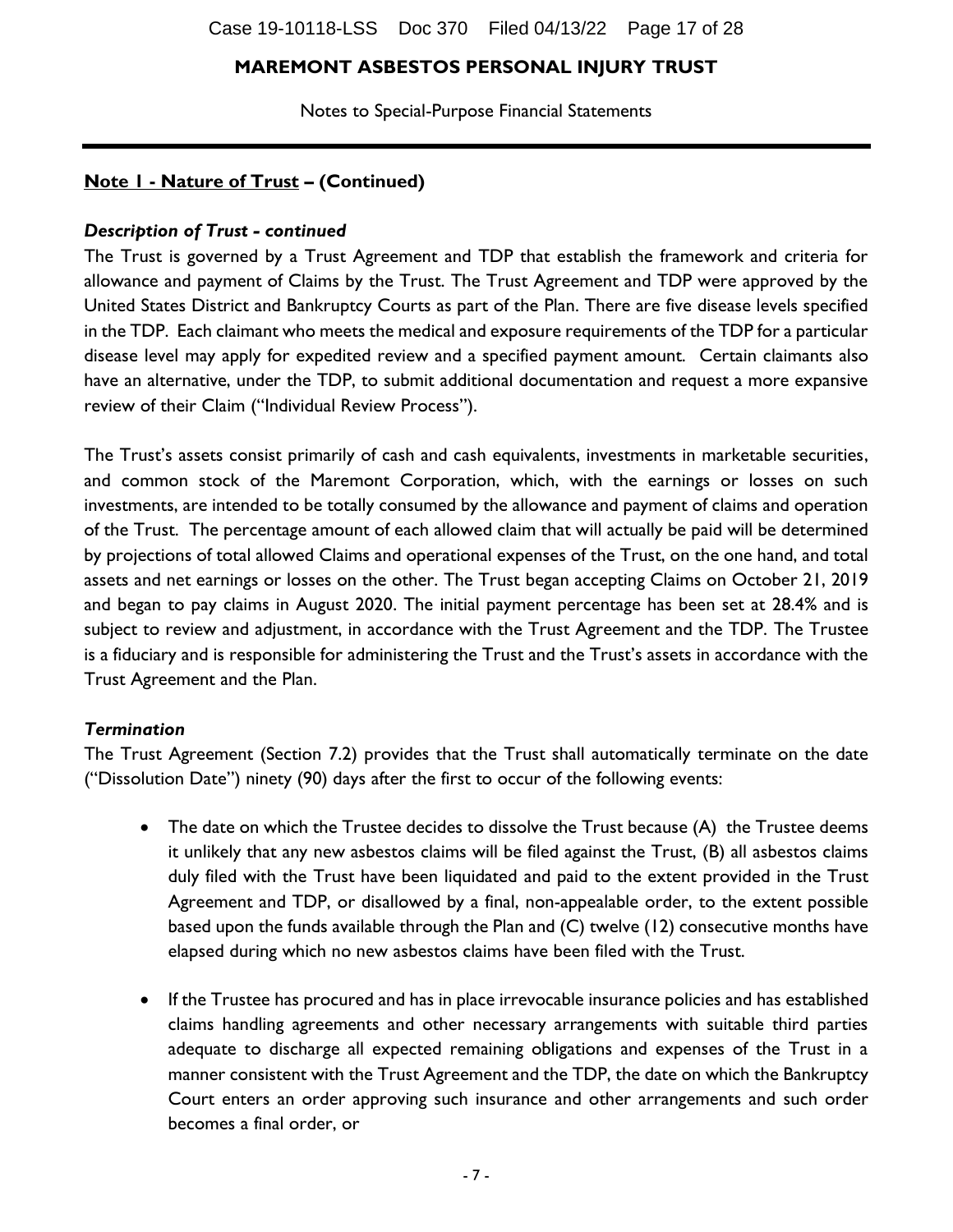Notes to Special-Purpose Financial Statements

# **Note 1 - Nature of Trust – (Continued)**

# *Termination - continued*

• To the extent that any rule against perpetuities shall be deemed applicable to the Trust, that date which is twenty-one (21) years less ninety-one (91) days after the death of the last survivor of all of the descendants of the late Joseph P. Kennedy, Sr., father of the late President John F. Kennedy, living on the date of the Trust agreement.

On the Dissolution Date or as soon as reasonably practicable, after the wind-up of the Trust's affairs by the Trustee and payment of all the Trust's liabilities have been provided for as required by applicable law, all remaining assets shall be applied to such charitable purposes, if practicable, which shall be related to the treatment of research on, or the relief of individuals suffering from asbestos-related disorders and such charitable organizations should not have any relationship with Maremont.

Following the dissolution and distribution of the assets of the Trust, the Trust shall terminate, and the Trustee shall execute and file a Certificate of Cancellation.

# *COVID-19 Consideration*

On January 30, 2020, the World Health Organization ("WHO") announced a global health emergency because of a new strain of coronavirus originating in Wuhan, China (the "COVID-19 outbreak") and the risks to the international community as the virus spreads globally beyond its point of origin. In March 2020, the WHO classified the COVID-19 outbreak as a pandemic, based on the rapid increase in exposure globally.

The full impact of the COVID-19 outbreak continues to evolve as of the date of this report. As such, it is uncertain as to the full magnitude that the pandemic will have on the Trust's financial condition, liquidity, and future results of operations. Management is actively monitoring the impact of the global situation on its financial condition, liquidity and operations. Given the daily evolution of the COVID-19 outbreak and the global responses to curb its spread, the Trust is not able to estimate the effects of the COVID-19 outbreak on its results of operations, financial condition, or liquidity for fiscal year 2021 and beyond.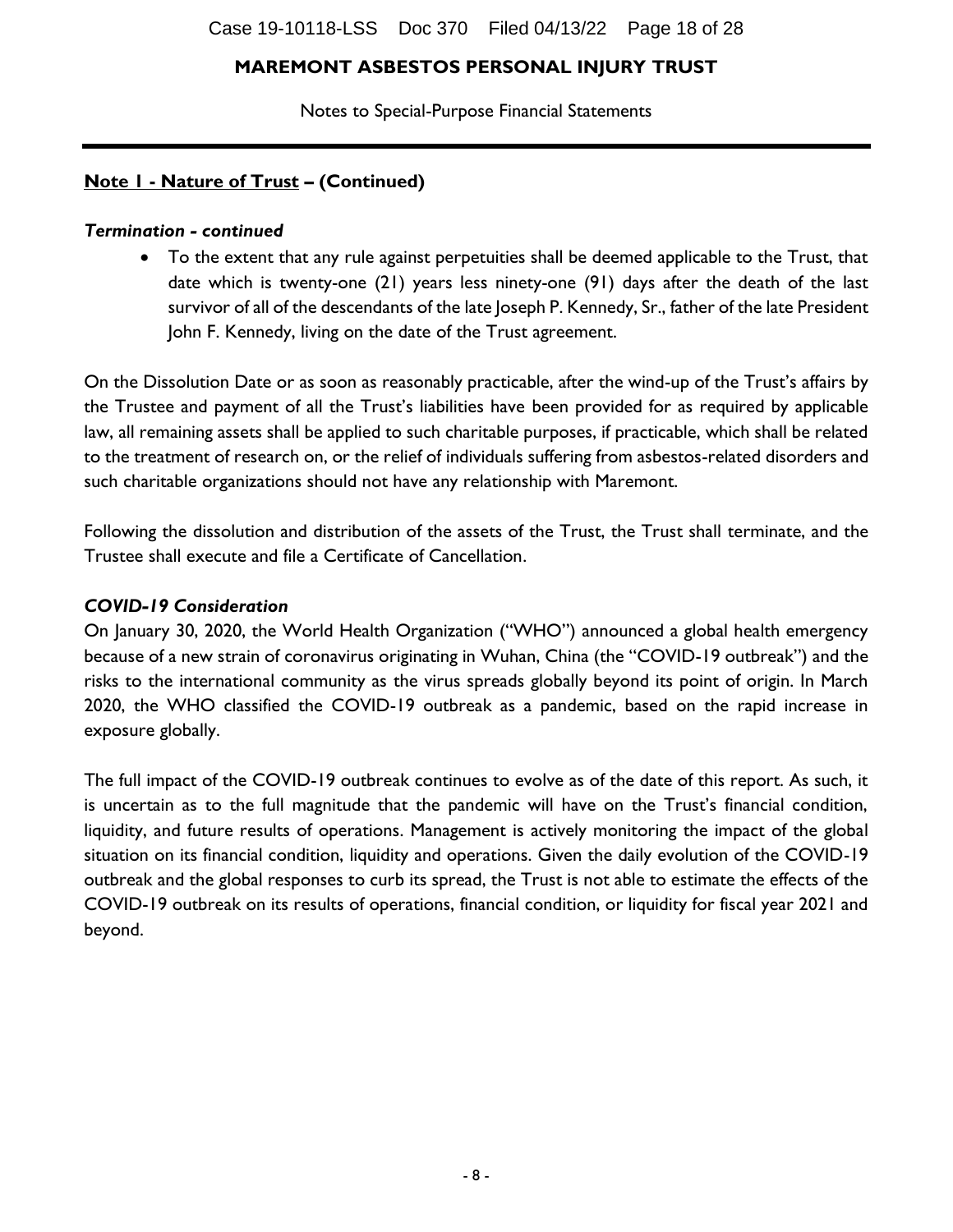Case 19-10118-LSS Doc 370 Filed 04/13/22 Page 19 of 28

# **MAREMONT ASBESTOS PERSONAL INJURY TRUST**

Notes to Special-Purpose Financial Statements

## **Note 2 - Summary of Significant Accounting Policies**

#### *Basis of accounting*

The Trust's special-purpose financial statements ("Financial Statements") are prepared using specialpurpose accounting methods that differ from accounting principles generally accepted in the United States of America ("GAAP"). The special-purpose accounting methods are being used to better communicate the equity available to satisfy current and future claims. Since the accompanying Financial Statements and transactions are not based upon GAAP, accounting treatment by other parties for these same transactions may differ as to timing and amount. These special-purpose accounting methods and the differences from GAAP are summarized as follows:

- The Financial Statements are prepared using the accrual basis of accounting, except as otherwise described herein.
- The statement of net claimants' equity is not classified, resulting in no separation between current and noncurrent assets.
- These Financial Statements do not include a statement of cash flows.
- Cash and cash equivalents are recorded at cost with accrued income shown separately.
- The funding received from Maremont and insurance settlements has been recorded directly to net claimants' equity. These funds do not represent taxable income to the Trust. Payments to claimants are reported as deductions from net claimants' equity and do not represent taxdeductible expenses of the Trust.
- At December 31, 2021 and 2020, the liability for accrued payments to claimants reflected in the statement of net claimants' equity represents unpaid outstanding and accepted offers, respectively. No liability is recorded for future claims filings and filed claims on which no offer has been made. Net claimants' equity represents funding available to pay present and future claims on which no liability has been recorded.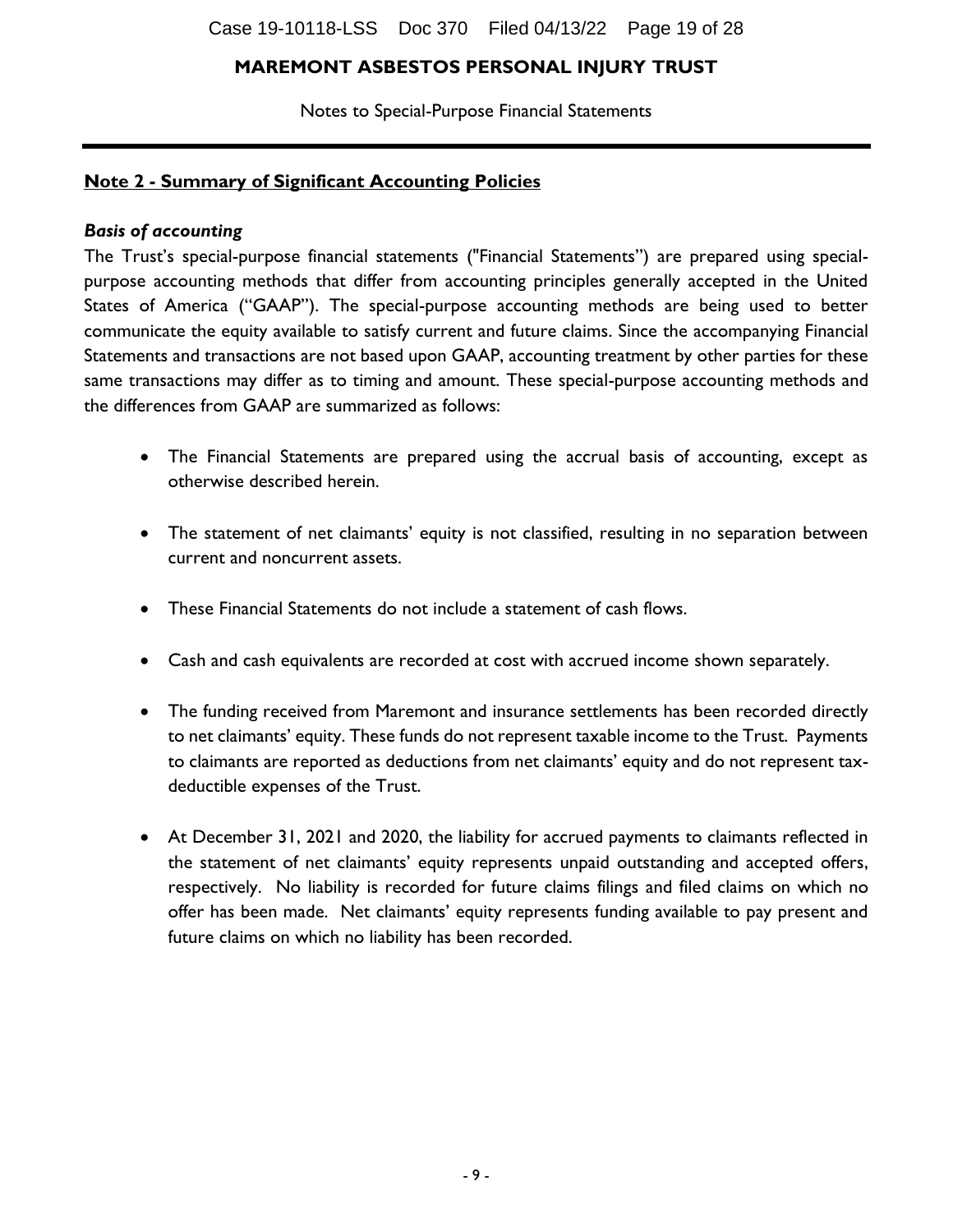Case 19-10118-LSS Doc 370 Filed 04/13/22 Page 20 of 28

# **MAREMONT ASBESTOS PERSONAL INJURY TRUST**

Notes to Special-Purpose Financial Statements

# **Note 2 - Summary of Significant Accounting Policies – (Continued)**

#### *Basis of accounting – continued*

- At December 31, 2021 and 2020, the Trust's investments in marketable debt securities are considered as available for sale. The unrealized holding gains (losses) on these investments are included in net gain on investments in marketable securities net of management fees, custody fees and bond amortization on the accompanying statement of changes in net claimants' equity. Under GAAP, the unrealized holding gains (losses) on available for sale investments would be included as a component of net claimants' equity reported as accumulated other comprehensive income (loss).
- At December 31, 2021 and 2020, the investment in common stock of Maremont Corporation (the "Corporation") is reported at the value of its sole asset, an income-producing commercial property located in Grand Blanc, Michigan. The property's sole tenant has a lease expiring in May 2032. The common stock was included in Maremont's Plan of Reorganization. Under GAAP, since the Trust owns 100% of the common stock in the Corporation, the Trust would consolidate the financial results of the Corporation and all significant intercompany balances and transactions would be eliminated upon consolidation.
- The investment in common stock of Maremont Corporation is reported at the value received as part of the Plan of Reorganization in October 2018. Changes in fair market value of the investment, if any, will be included in net gain or loss in investment in common stock of Maremont Corporation in the special-purpose statements of changes in net claimants' equity. Under GAAP, the investment in common stock of Maremont Corporation would be measured and reported at fair value on a recurring basis in the statements of net claimants' equity after initial recognition, with quantitative disclosures presented in a tabular format.

## *Use of estimates*

The preparation of Financial Statements in conformity with the special-purpose accounting method requires management to make estimates and assumptions that affect the reported amounts of assets and liabilities at the date of the Financial Statements and the reported amounts of additions and deductions from net claimants' equity during the reporting periods. Significant items subject to such estimates and assumptions include the carrying value of financial instruments and investments in marketable debt securities and the Maremont Corporation, current and deferred income taxes and the accrued payments to claimants. Actual results could differ from those estimates.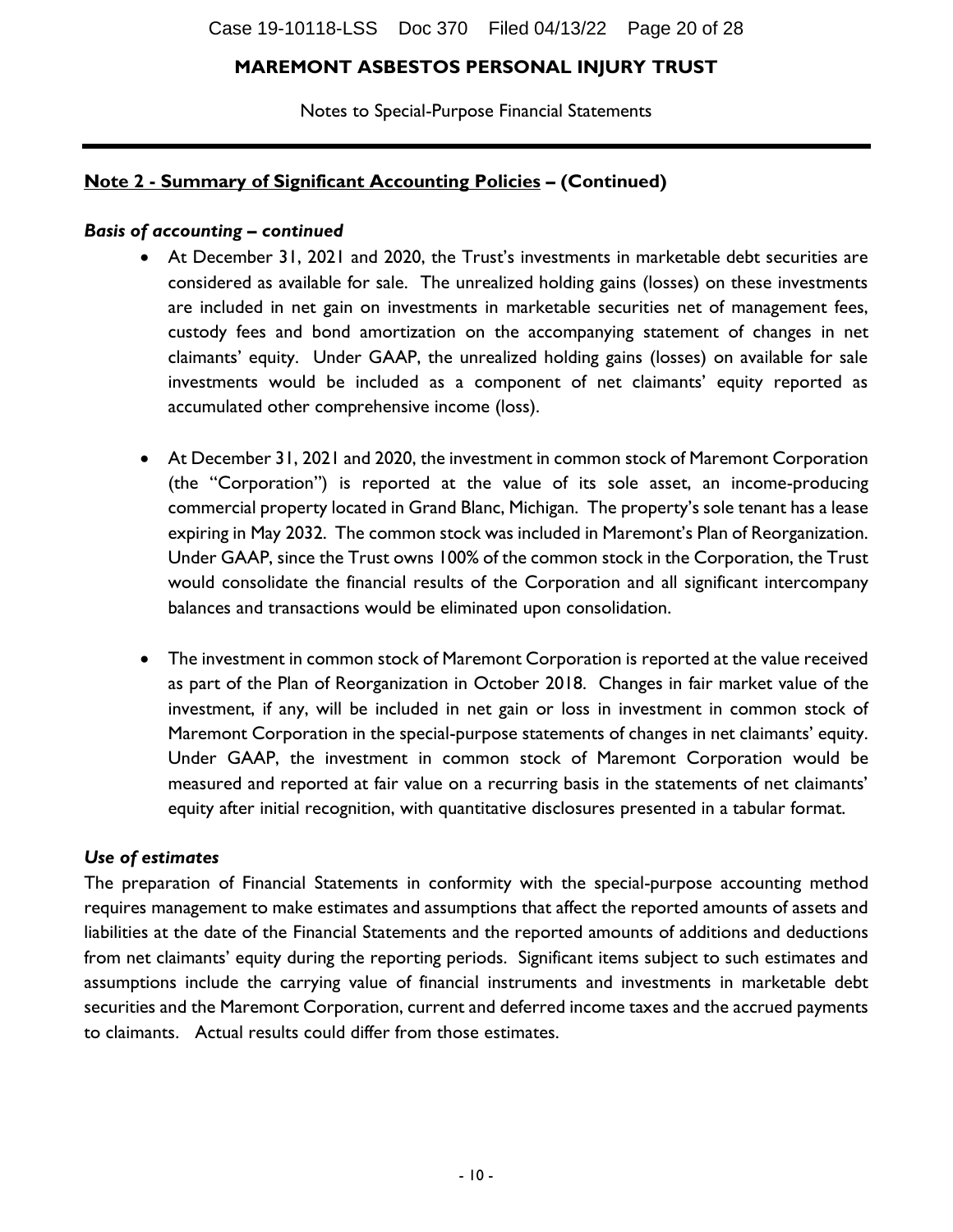Case 19-10118-LSS Doc 370 Filed 04/13/22 Page 21 of 28

# **MAREMONT ASBESTOS PERSONAL INJURY TRUST**

Notes to Special-Purpose Financial Statements

#### **Note 2 - Summary of Significant Accounting Policies – (Continued)**

#### *Financial instruments*

The Trust's financial instruments are cash and cash equivalents, accrued interest and dividend income, investments in marketable securities, a certificate of deposit, the investment in Maremont Corporation, accrued expenses and payments to claimants. The carrying amount of cash and cash equivalents, accrued interest and dividend income, and accrued expenses approximate their fair values based on their shortterm nature. The carrying amount of marketable securities and certificate of deposit is based on fair value. The carrying amount of the investment in Maremont Corporation and payments to claimants approximates fair value based on management's estimates.

#### *Cash and cash equivalents*

The Trust consider all highly liquid debt instruments purchased with an original maturity value of three months or less to be cash equivalents.

Unrestricted cash and cash equivalents at December 31, 2021 and 2020, are as follows:

|                               | <b>2021</b>      |      | 2020      |
|-------------------------------|------------------|------|-----------|
| Money market funds            |                  |      |           |
| Fidelity government fund      | \$<br>489,434 \$ |      |           |
| Goldman Sachs government fund |                  |      | 543,180   |
| MapleMark bank                | 181,624          |      | 1,229,715 |
| Filing fee account            | 19,390           |      | 3,723     |
| Total                         | \$<br>690,448    | - \$ | 1,776,618 |

At December 31, 2021 and 2020, restricted cash represents filing fees received from claimants, which will be refunded if the claim is accepted and retained by the Trust if the claim does not qualify for payment.

#### *Concentrations of credit risk*

Financial instruments, which potentially subject the Trust to concentrations of credit risk, consist primarily of cash and cash equivalents, investments in marketable securities, a certificate of deposit and the investment in Maremont Corporation. The Trust maintains its cash and cash equivalents in accounts that are not federally insured but considers them to be of high credit quality. The Trust has not experienced any losses in such accounts, and it does not believe it is exposed to any significant credit risk.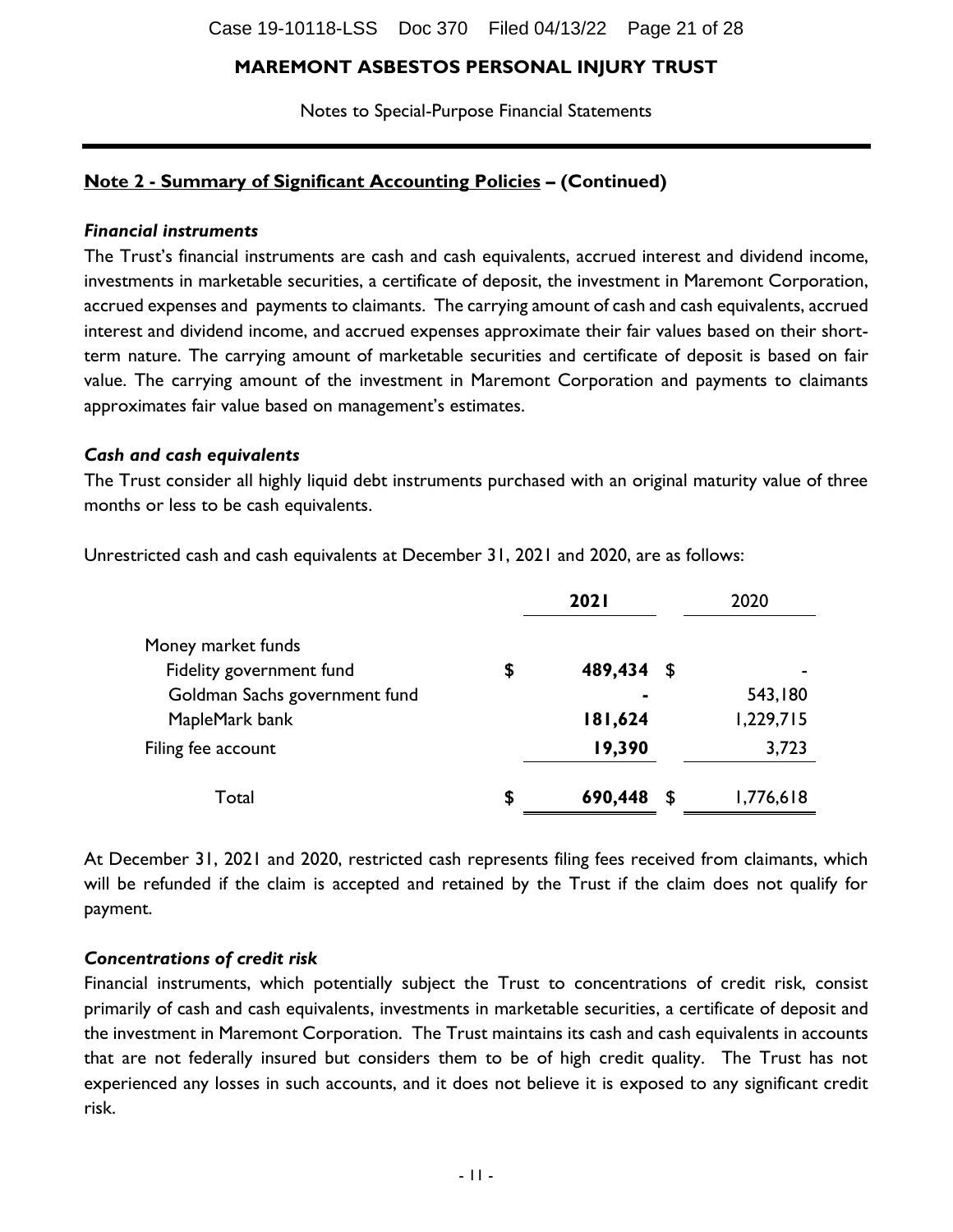Case 19-10118-LSS Doc 370 Filed 04/13/22 Page 22 of 28

# **MAREMONT ASBESTOS PERSONAL INJURY TRUST**

Notes to Special-Purpose Financial Statements

#### **Note 2 - Summary of Significant Accounting Policies – (Continued)**

#### *Concentrations of credit risk - continued*

The Trust's investments are exposed to various risks, such as interest rate, market and credit risk. Due to the level of risk associated with investments, it is at least reasonably possible that significant changes in risks in the near term may materially affect the amounts reported in the Financial Statements. However, the Trust has a formal investment policy of placing investments in high-quality financial institutions.

## *Investments in marketable securities and related income (loss)*

Investments in marketable securities are reported at fair value in the special-purpose statements of net claimants' equity and changes in the fair value of investments, as well as realized and unrealized gains and losses are included in net gain on investments in marketable securities, net of management fees, custody fees and bond amortization reported in the special-purpose statements of changes in net claimants' equity. Purchases and sales of marketable securities are recorded on the trade date.

Realized gains and losses on disposals of investments are determined by the specific identification method. Interest and dividend income are recognized on the accrual basis. For 2021 and 2020, investment management fees of \$65,411 and \$64,516, respectively, custody fees of \$17,530 and \$20,560, respectively, and bond amortization of \$989,099 and \$737,448, respectively are included in net gain on investments in marketable securities, net of management fees, custody fees and bond amortization in the accompanying statements of changes in net claimants' equity.

Investments considered to be permanently impaired in value are written down to their estimated net realizable value and the write down is recorded as a realized loss on investments. Unrealized losses that are other-than-temporary based upon management's estimates using quantitative and qualitative criteria are recognized as realized investment losses. Actual results could differ from those estimates.

#### *Claims processing deposits*

Claims processing deposits represent filing fees collected for each unliquidated claim, which will be refunded by the Trust if the claim is paid.

#### *Net claimants' equity*

The Trust, under the adopted special-purpose accounting convention, does not record the liability for future claims expected to be filed over the life of the Trust. The net claimants' equity is available for (i) the payments of allowed asbestos-related claims and (ii) operational expenses of the Trust.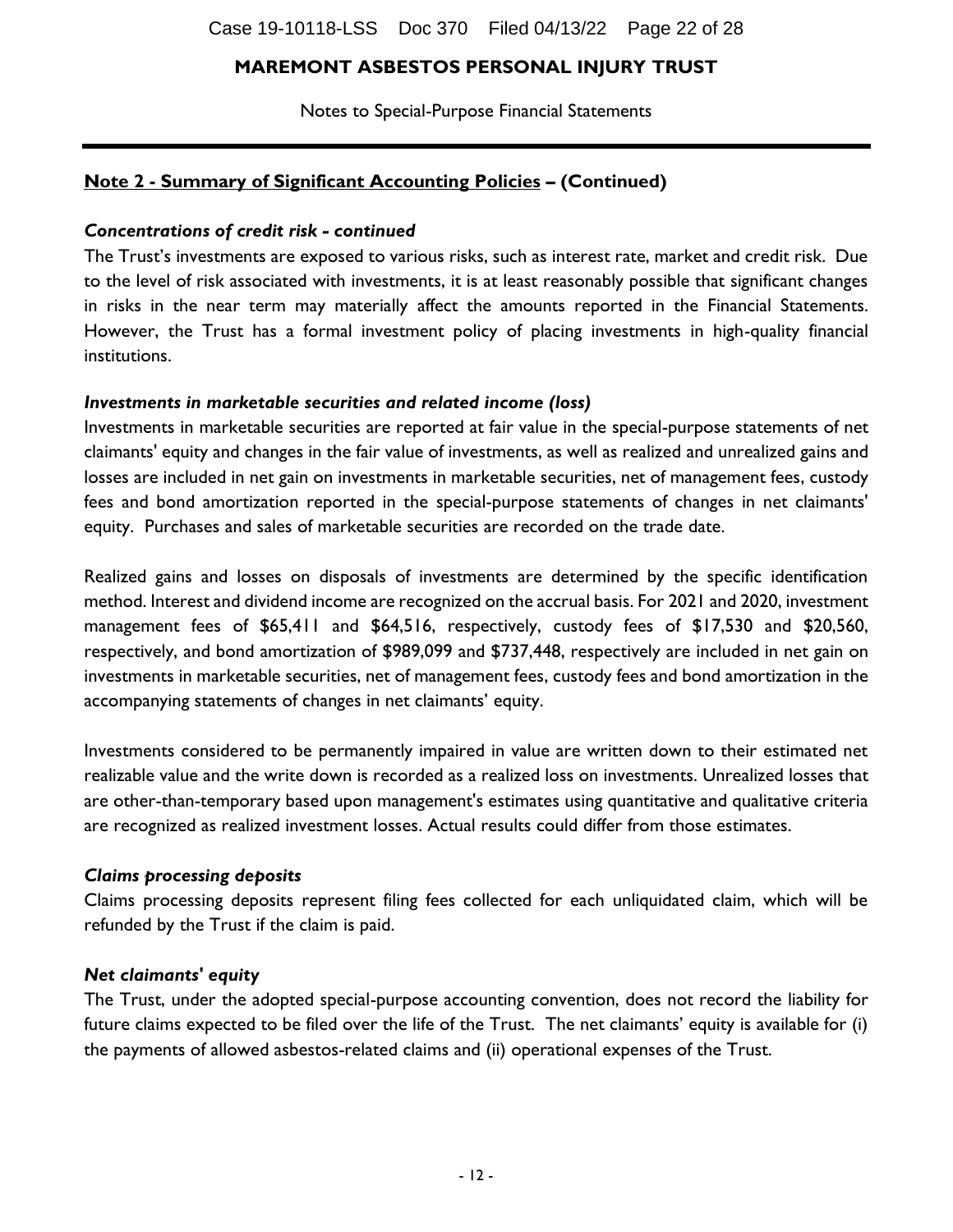Case 19-10118-LSS Doc 370 Filed 04/13/22 Page 23 of 28

# **MAREMONT ASBESTOS PERSONAL INJURY TRUST**

Notes to Special-Purpose Financial Statements

## **Note 2 - Summary of Significant Accounting Policies – (Continued)**

#### *Income taxes*

Deferred tax assets and liabilities are recorded based on temporary differences between the carrying amounts of assets and liabilities for financial reporting and income tax purposes using the enacted tax rates and laws that will be in effect when the differences are expected to reverse. A valuation allowance is established when it is likely that the deferred tax assets may not be realized. In the opinion of management, the Trust is not subject to state income taxes, and therefore, the Financial Statements do not include any provision or liability for state income taxes. Funds received by the Trust from Maremont, insurance settlements and distributions paid to settle asbestos claims are not taxable or deductible by the Trust.

The Trustee's estimate of the potential outcome of any uncertain tax issues is subject to management's assessment of relevant risks, facts, and circumstances existing at that time. The Trust uses a more likely than not threshold for financial statement recognition and measurement of tax positions taken or expected to be taken in a tax return. To the extent that the Trustee's assessment of such tax position changes, the change in estimate is recorded in the period in which the determination is made. The Trust reports tax-related interest and penalties as a component of income tax expense and operating expenses, respectively. The Trust has recognized no increase in assets or liabilities for unrecognized tax benefits or expenses.

#### *Subsequent events*

The Trust has evaluated events and transactions subsequent to the date of the Financial Statements for matters requiring recognition or disclosure in the Financial Statements. The accompanying Financial Statements consider events through April 11, 2022, the date on which the Financial Statements were available to be issued.

## **Note 3 - Investment in Common Stock of Maremont Corporation**

The Trust owns 100% of the issued and outstanding common stock of Maremont Corporation. The value of the common stock received as part of the Plan of Reorganization in October 2018 was \$1,400,000. The Maremont Corporation's sole asset is an income-producing commercial property in Grand Blanc, Michigan. The commercial property is leased to Dolgencorp. LLC which operates a *Dollar General* store under a 15-year triple net lease expiring in May 2032 that generates approximately \$91,000 in annual revenue. The Maremont Corporation will fund the Trust with any surplus funds after paying the corporation's operating expenses. There have been no adjustments to the value of the investment in common stock of the Maremont Corporation since inception.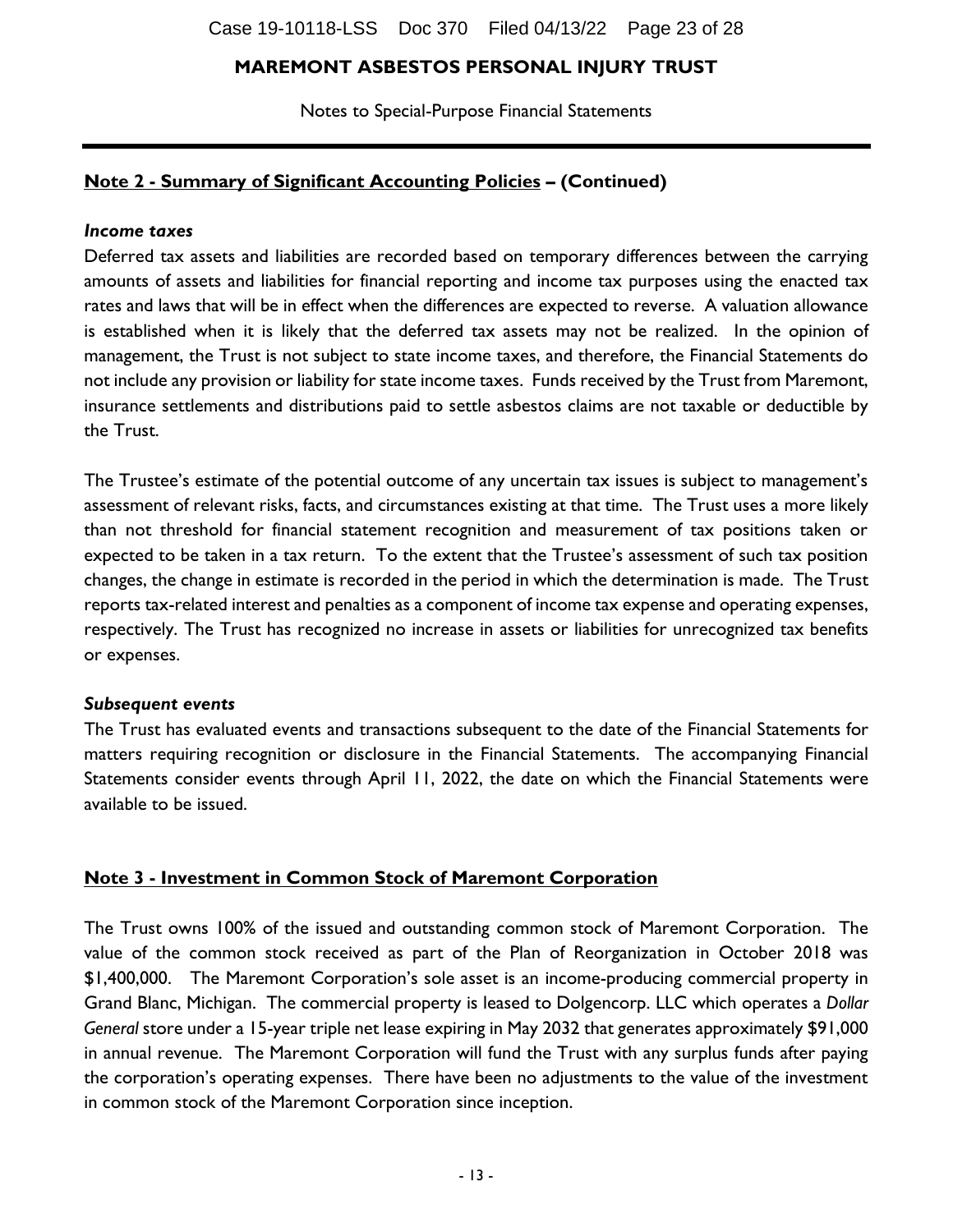Case 19-10118-LSS Doc 370 Filed 04/13/22 Page 24 of 28

# **MAREMONT ASBESTOS PERSONAL INJURY TRUST**

Notes to Special-Purpose Financial Statements

#### **Note 4 - Investments in Marketable Securities and Certificate of Deposit**

The Trust measures its investments, at fair value, according to a hierarchy of valuation techniques. The following are the levels of the hierarchy and a brief description of the type of valuation information ("inputs") that qualifies an investment for each level:

**Level 1** – Quoted prices are available in active markets for identical investments as of the reporting date.

Level II – Pricing inputs are other than quoted market prices included in Level I, however, are observable indirectly for the investment.

Level III – Pricing inputs are unobservable for the investment and include situations where there is little, if any, market activity for the investment. The inputs into the determination of fair value require significant management judgment or estimation.

The following section describes the valuation methodologies the Trust uses to measure its financial assets at fair value.

*Certificates of deposit and mutual funds:* Valued at the closing price reported on the active market on which the individual securities are traded.

*Municipal bonds:* Value using the documented trade price if trading in an active market. Otherwise, valued using a metrics system provided by the pricing vendors.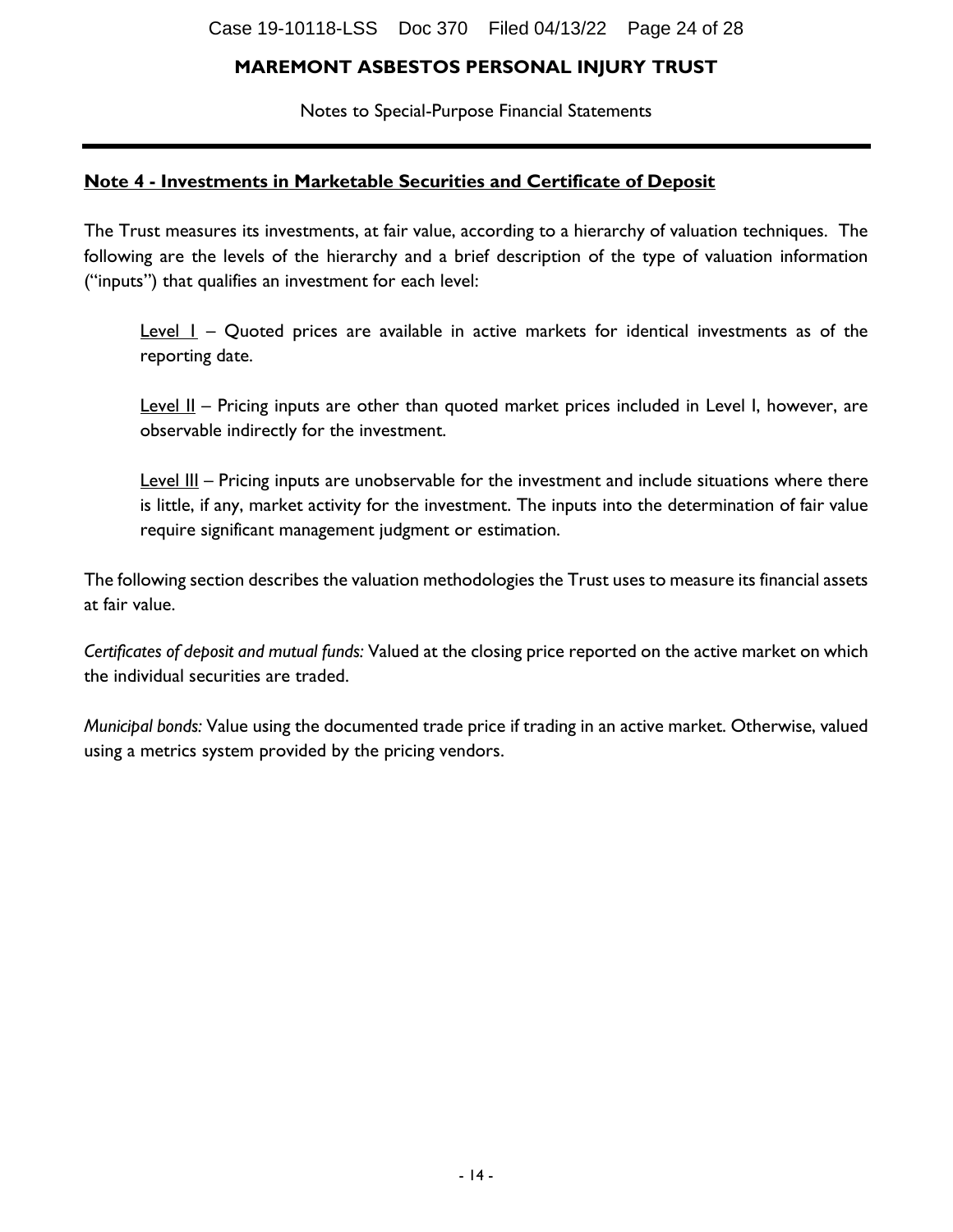Notes to Special-Purpose Financial Statements

# **Note 4 - Investments in Marketable Securities and Certificate of Deposit – (Continued)**

The valuations of the Trust's investments in marketable securities and certificate of deposit by the above fair value hierarchy levels and the corresponding cost of the investments as of December 31, 2021 and 2020 are as follows:

|                                                             | December 31, 2021 |    |                      |    |            |     |                                          |
|-------------------------------------------------------------|-------------------|----|----------------------|----|------------|-----|------------------------------------------|
|                                                             | Level             |    | Fair<br><b>Value</b> |    | Cost       |     | <b>Net</b><br><b>Unrealized</b><br>Gains |
| <b>Certificate of deposit</b><br><b>Equity securities -</b> |                   | \$ | 250,000              | \$ | 250,000    | -\$ |                                          |
| <b>Mutual funds</b>                                         |                   |    | 18,523,254           |    | 13,111,078 |     | 5,412,176                                |
| <b>Municipal bonds</b>                                      | 2                 |    | 40,706,172           |    | 39,798,966 |     | 907,206                                  |
| <b>Total</b>                                                |                   | \$ | 59,479,426 \$        |    | 53,160,044 | \$  | 6,319,382                                |

|                          |       | December 31, 2020 |            |      |            |    |            |  |  |
|--------------------------|-------|-------------------|------------|------|------------|----|------------|--|--|
|                          |       |                   |            |      |            |    | <b>Net</b> |  |  |
|                          |       |                   | Fair       |      |            |    | Unrealized |  |  |
|                          | Level |                   | Value      |      | Cost       |    | Gains      |  |  |
|                          |       |                   |            |      |            |    |            |  |  |
| <b>Equity securities</b> |       |                   |            |      |            |    |            |  |  |
| Mutual funds             |       | \$                | 15,066,395 | - \$ | 12,309,407 | \$ | 2,756,988  |  |  |
| Municipal bonds          | 2     |                   | 42,031,215 |      | 40,677,983 |    | 1,353,232  |  |  |
|                          |       |                   |            |      |            |    |            |  |  |
| Total                    |       | \$                | 57,097,610 | - \$ | 52,987,390 | \$ | 4,110,220  |  |  |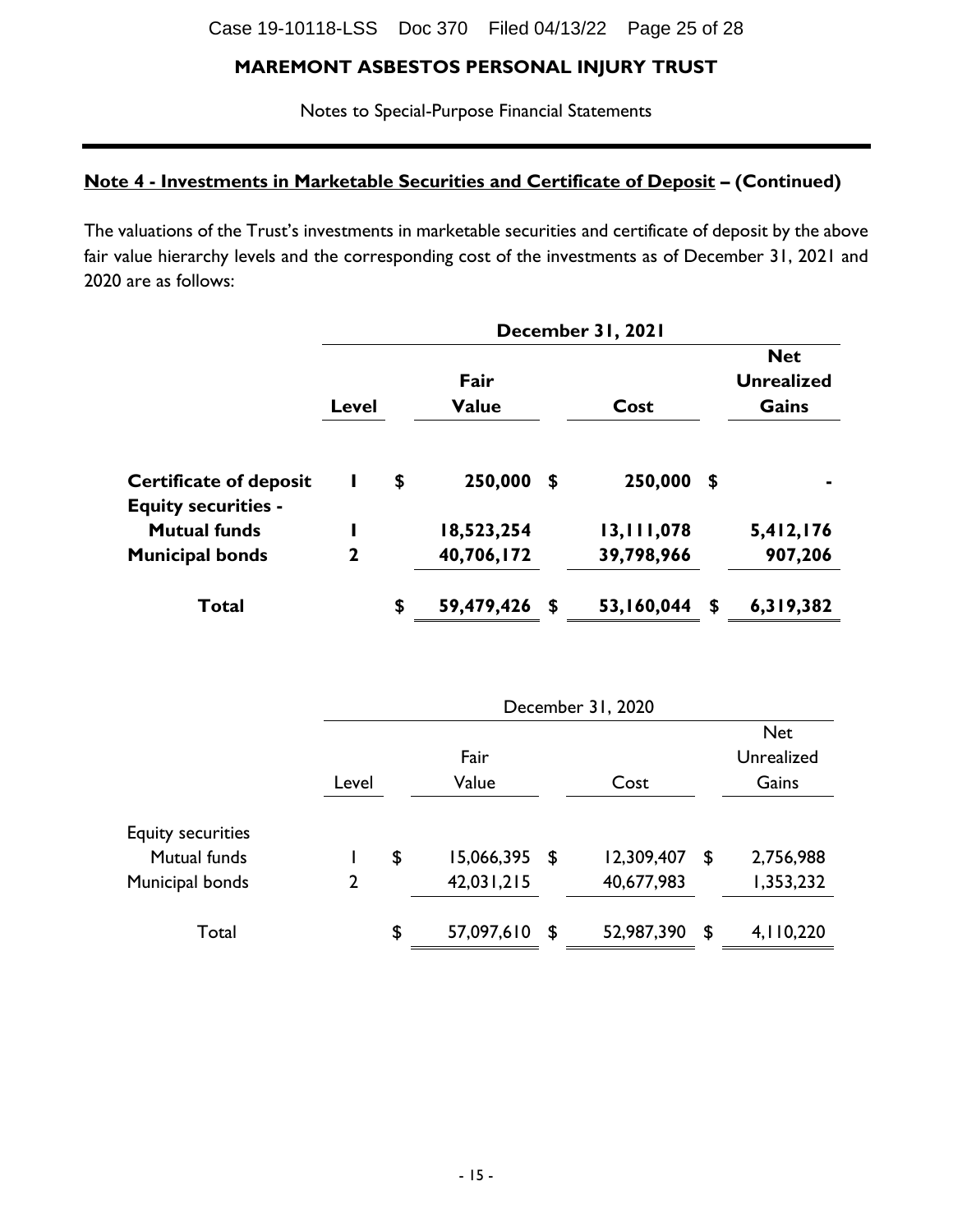Notes to Special-Purpose Financial Statements

# **Note 4 - Investments in Marketable Securities and Certificate of Deposit – (Continued)**

Maturities of the Trust's debt securities at December 31, 2021 are as follows:

|                                             | Level          | Fair<br>Value    |    | Cost       |    | <b>Net</b><br>Unrealized<br>Gains |
|---------------------------------------------|----------------|------------------|----|------------|----|-----------------------------------|
| Due in one year or less                     | 2              | \$<br>1,888,451  | \$ | 1,878,029  | S. | 10,422                            |
| Due after one year through five years       | $\overline{2}$ | 13,327,507       |    | 13,192,199 |    | 135,308                           |
| Due after five years through ten years      | 2              | 12,304,242       |    | 11,909,238 |    | 395,004                           |
| Due after ten years through twenty<br>years | 2              | 9,756,917        |    | 9,439,852  |    | 317,065                           |
| Due after twenty years                      | 2              | 3,429,055        |    | 3,379,648  |    | 49,407                            |
| Total                                       |                | \$<br>40,706,172 | £. | 39,798,966 | \$ | 907,206                           |

## **Note 5 - Taxation**

The Trust reports its income to the Internal Revenue Service as a designated settlement fund which is taxed at the highest rate applicable to trusts under Section I(e) of the Code, which was 37%.

For net operating losses ("NOLs") created in years beginning after December 31, 2017, the carry forward of NOLs will be limited to a reduction of 80% of modified taxable income without expiration. NOLs prior to January 1, 2018 will carry forward 20 years, and there is no limitation in the reduction of modified taxable income.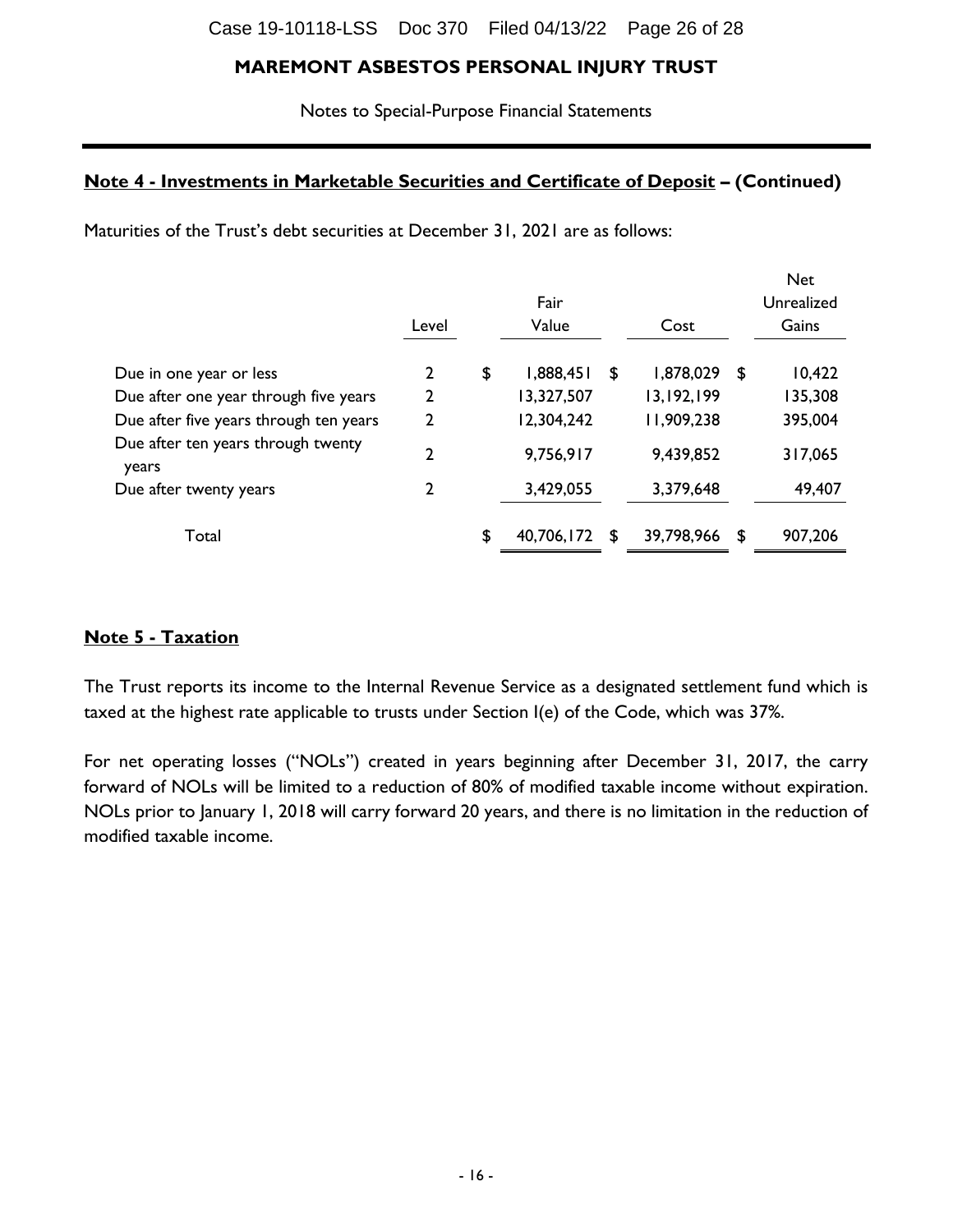Notes to Special-Purpose Financial Statements

# **Note 5 - Taxation – (Continued)**

The Trust's federal income tax expense (benefit) is calculated as follows:

|                                      | <b>2021</b>        | 2020            |
|--------------------------------------|--------------------|-----------------|
| Modified taxable income (loss)       | \$<br>$551,187$ \$ | (418,916)       |
| Tax rate                             | 37.0%              | 37.0%           |
| Federal income tax expense (benefit) | 203,940            | (154,999)       |
| Utilization of NOLs                  | (163, 152)         |                 |
| Deferred federal income tax expense  | 980,542            | 1,243,932       |
| Income tax expense, net              | \$<br>1,021,330    | \$<br>1,088,933 |

Temporary differences between financial reporting income and taxable income generate deferred tax assets and liabilities, as follows as of December 31, 2021 and 2020:

|                                                                   | <b>2021</b>                 | 2020 |                        |  |
|-------------------------------------------------------------------|-----------------------------|------|------------------------|--|
| Net operating loss carryforward<br>Unrealized gain on investments | \$<br>27,353<br>(2,338,171) | \$   | 190,505<br>(1,520,781) |  |
| Deferred tax liability, net                                       | $(2,310,818)$ \$            |      | (1,330,276)            |  |
|                                                                   |                             |      |                        |  |

At December 31, 2021 and 2020, the Trust had approximately \$73,900 and \$515,000, respectively, of net operating loss carryforwards with no expiration date. The amount of income taxes the Trust pays is subject to ongoing audits by federal authorities.